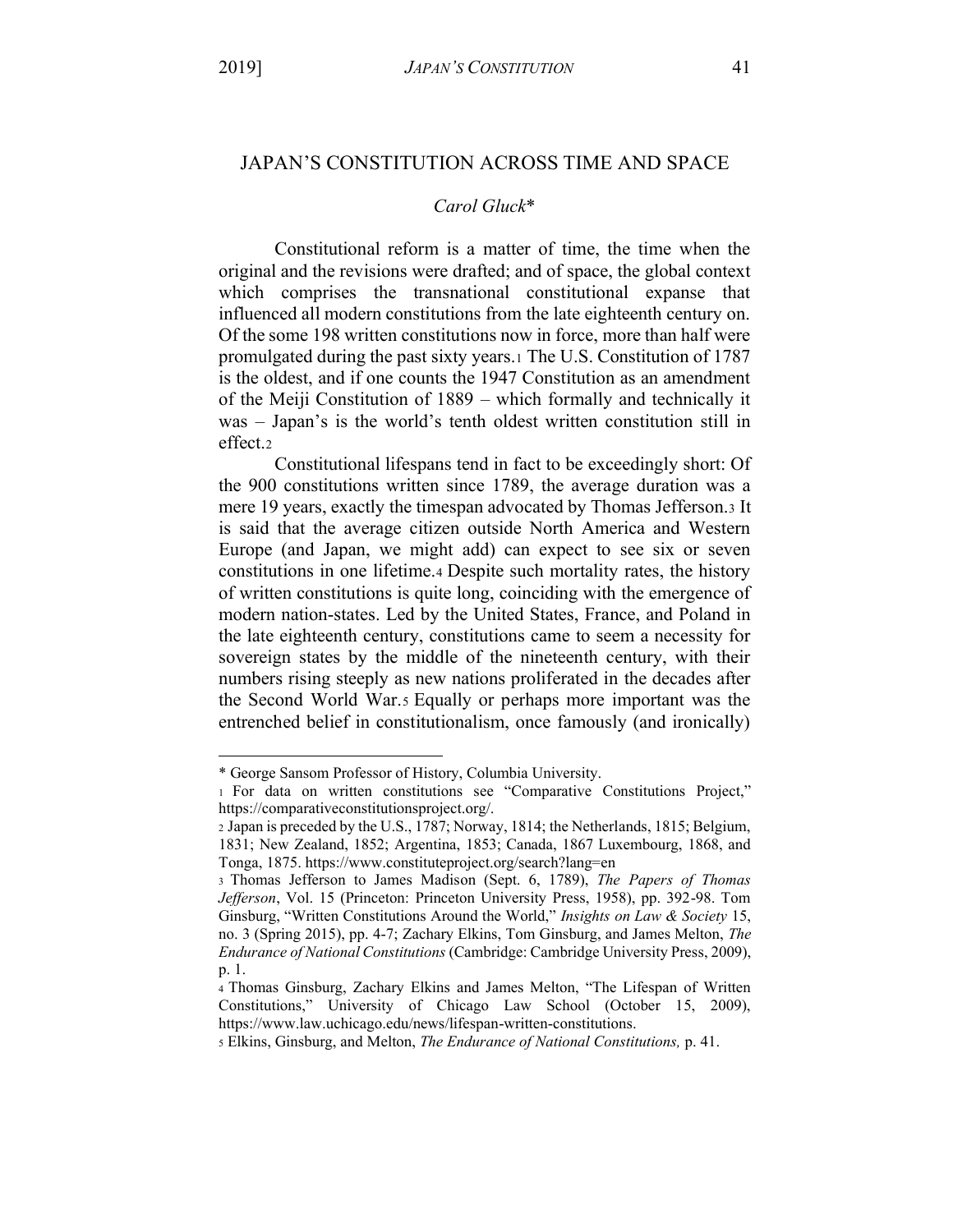defined as "the trust which men repose in the power of words engrossed in parchment to keep a government in order." However defined, Japan now has 130 years of constitutionalist tradition, against which to consider contemporary questions of constitutional reform.

## CONSTITUTIONALISM IN IMPERIAL JAPAN

The words "engrossed in parchment" in the Meiji Constitution of 1889 formally initiated the constitutional order of Imperial Japan. It is worth considering the document across four dimensions often used to take the measure of a constitution: context, origins, commitment, and practice. The historical context impels the need to set out a framework of government, whether for a new nation, a new regime, or a state in the throes of reform. In Japan, the "rules of the country" (kuni no okite) were deemed necessary to establish the new Meiji state. The constitutional movement in the 1870s and 1880s was fervent, even feverish, especially among adherents of the oppositional Freedom and Popular Rights movement. Local elites, village youth, and others produced numbers of draft constitutions, some with extremely liberal provisions for popular representation, rights, and parliament. Following the then current models of constitutional monarchy, even the most liberal constitutions included the emperor, as in Ueki Emori's draft calling for a kind of parliamentary sovereignty which defined the functions of the ruler ( $k\bar{o}tei$ ) but also provided for popular overthrow if necessary to preserve people's rights.7 In 1876 the emperor issued an order to the Council of Elders (*Genrōin*) to create a constitution "based on the system established at the time of the founding of the nation and which gives due consideration to the law of various nations."

The key phrase here was "the law of various nations." For the nineteenth century saw what one historian described as a "contagion of constitutions." They came one after another in "global waves." Some

<sup>6</sup> Walton H. Hamilton, "Constitutionalism," Encyclopedia of Social Sciences, Vol. 4 (Macmillan, 1931), p. 255. This definition is often cited because of its skeptical tone. 7 Tōyō Nihonkoku ken'an (1881), full text at https://www.ndl.go.jp/modern/e/cha1

<sup>/</sup>description14.html. Bob Tadashi Wakabayashi, Modern Japanese Thought (Cambridge: University of Cambridge Press, 1998), pp. 8-9.

<sup>8</sup> Translated in George H. Beckmann, The Making of the Meiji Constitution: The Oligarchs and the Constitutional Development of Japan, 1868-1891 (Lawrence, KS: University of Kansas Press, 1957), p. 46, n.25.

<sup>9 &</sup>quot;Contagion of constitutions," Linda Colley, "Writing Constitutions and Writing World History," in James Belich, John Darwin, Margret Frenz, and Chris Wickham, The Prospect of Global History (Oxford: Oxford University Press, 2016), p. 162; "Global waves," e.g., "'We the Peoples': The Global Origins of Constitutional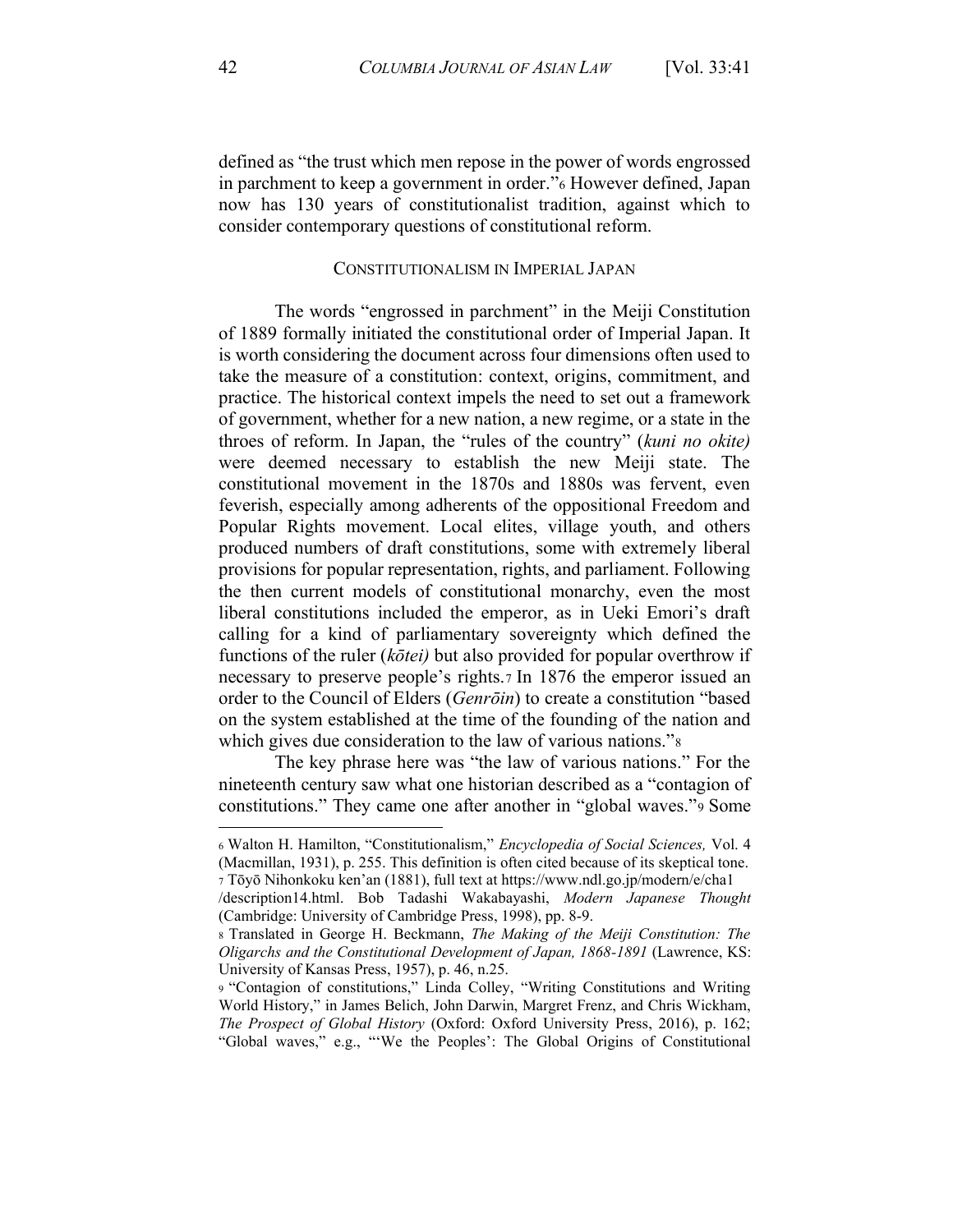even suggest a "global script," by which nations use their constitutions to participate in global discourse to In the beginning many were modeled after the U.S. Constitution, and also the 1812 Spanish Constitution of Cádiz, which though it survived barely two years, set out such lasting liberal provisions as separation of powers, popular sovereignty, and a parliamentary system within a constitutional monarchy. The short-lived Cádiz Constitution formed the basis of the constitutions of the newly independent nations in Latin America and also influenced Portugal, Italy, Greece, and Norway, whose 1814 constitution remains in force today. 11 The next constitutional wave arrived in Europe after the revolutions of 1848, so that by the Meiji period constitutions had become the norm for new states or regimes, including Prussia in 1850 and the new German empire in 1871. To be or to become a nation in a nineteenth-century world of nations required a constitution, so that constitutional fervor in Japan followed what Meiji Japanese so often called the "trend of the times" (*jisei*).

As in other nations, the origins of the Meiji Constitution were hybrid and cosmopolitan, as both the government oligarchs and the liberal opposition searched the world for models. The American constitution was known early. It was used as a text to learn English in Nagasaki in late Tokugawa times, as intellectually ambitious samurai gathered to chant, "we the people...to form a more perfect Union." Fukuzawa Yukichi translated both the Declaration of Independence and the U.S. Constitution in his best-selling Seivo  $ji\bar{j}$  [Conditions in the West of 1866, conveying to readers the perplexities of meaning of such words as "rights," "liberty," and "equality." 12 But when the first shogunal mission visited the United States in 1860 they had not been enamored. One visitor dismissed the electoral system by saying, "At the time of the expiration of a president's term, the Prime Minister and a

Preambles," Chicago Unbound, Public Law and Legal Theory Working Papers (2013) p. 127.

<sup>10</sup> Daniel N. Rockmore, Chen Fang, Nicholas J. Foti, Tom Ginsburg, and David C. Krakauer, "The Cultural Evolution of National Constitutions," Journal of the Association for Information Science and Technology (March 2018), p. 484.

<sup>11</sup> Natalia Sobrevilla Perea, "The Cádiz Constitution in the Atlantic World," Oxford Research Encyclopedia of Latin American History (2016),

https://oxfordre.com/latinamericanhistory/view/10.1093/acrefore/9780199366439.00 1.0001/acrefore-9780199366439-e-35?rskey=kPK21t&result=1.

<sup>12</sup> Fukuzawa's Meiji bestseller sold more than a quarter of a million copies. See Tadashi Aruga, "The Declaration of Independence in Japan: Translation and Transplantation, 1854-1997," in "Interpreting the Declaration of Independence by Translation," Journal of American History Roundtable (1999), expanded version available at http://chnm.gmu.edu/declaration/japanese/aruga2.html#pgfid=1005818.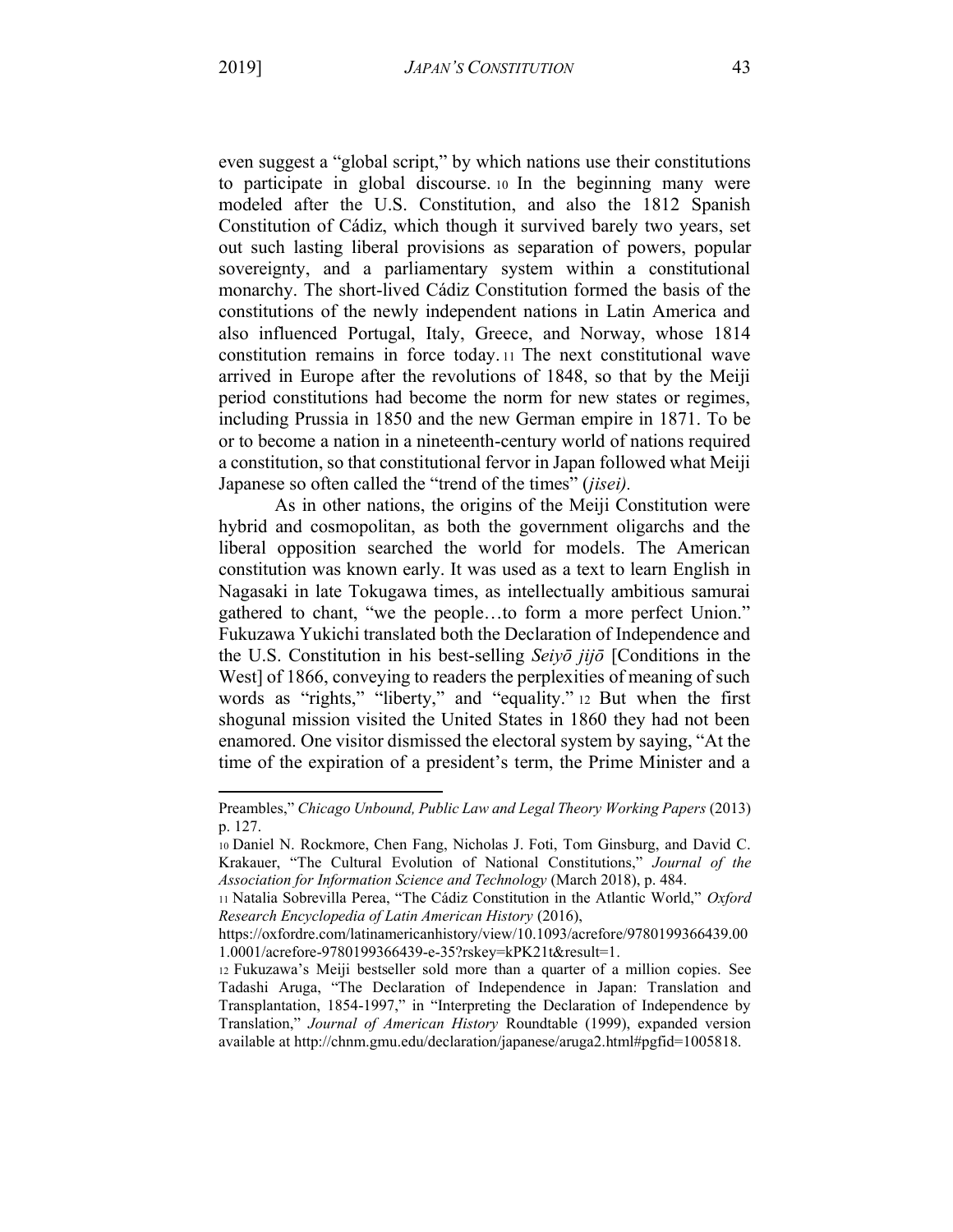few other high officials (who have distinguished themselves with their own talents) are considered. If the Prime Minister and these nobles all decline the offer, then they – together with the retired presidents – hold an auction *(nyūsatsu)* and choose the highest bid." The head of the mission concluded, "I don't believe that the fundamental laws of this country will last much longer."<sup>13</sup> The Meiji government leaders who traveled the world on the Iwakura Mission from 1871-73 came home convinced that a constitution was essential for the new Japan. Kido Kōin, who along with Ōkubo Toshimichi and Saigō Takamori played a key part in the Meiji Restoration, studied the translation of the U.S. Constitution every day for a month and a half during his stay in Washington, and then continued his constitutional education in England and Europe. But he, like his colleagues, preferred monarchy to democracy as the "gradualist" path to a representative polity. Okubo Toshimichi wrote that democracy was appropriate for new nations or nations of immigrants, for the United States, Switzerland, or in South America, but Japan, like England, was an island country, with its own characteristics like "geography, the customs and temperament of the people and the movement of history," for which constitutional monarchy was better suited.<sup>14</sup> The leaders examined French, Belgian, Bavarian, and other constitutions, searching widely for congenial precedents and possibilities. On his constitutional study mission to Europe in 1882-83, Itō Hirobumi, the "father of the Meiji Constitution," was famously taken with Prussian, German, and Austrian versions. This quest for models had become standard during the nineteenth-century contagion of constitutions. It was the age of cosmopolitan or constitutional plagiarism, which produced a "pick and mix" approach to constitutional drafting.15

Meiji leaders "picked" from the common conventions of that time, particularly constitutional monarchy (rikken kunsei) in its European forms, which combined a ruler with a parliament and included the rights and duties of the people. Japanese drafters frequently called

<sup>13</sup> From the Man'en gannen mission of 1860, the first remark by Yanagawa, the second by Muragaki, the head of the mission. Quoted in Masao Miyoshi, As We Saw Them: The First Japanese Embassy to the United States (Philadelphia: Paul Dry Books, 2005), pp. 85-86.

<sup>14</sup> For Kido, Marlene Mayo, "The Western Education of Kume Kunitake, 1871-6," Monumenta Nipponica 28, no. 1 (Spring 1973), p. 26; Ōkubo Toshimichi, "Rikken seitai ni kansuru ikensho" [1873], https://www.ndl.go.jp/modern/e/cha1/description 08.html; see Masakazu Iwata, Okubo Toshimichi (Berkeley: University of California Press, 1964), pp. 176-8.

<sup>15</sup> Colley, "Writing Constitutions and Writing World History," pp. 165, 175.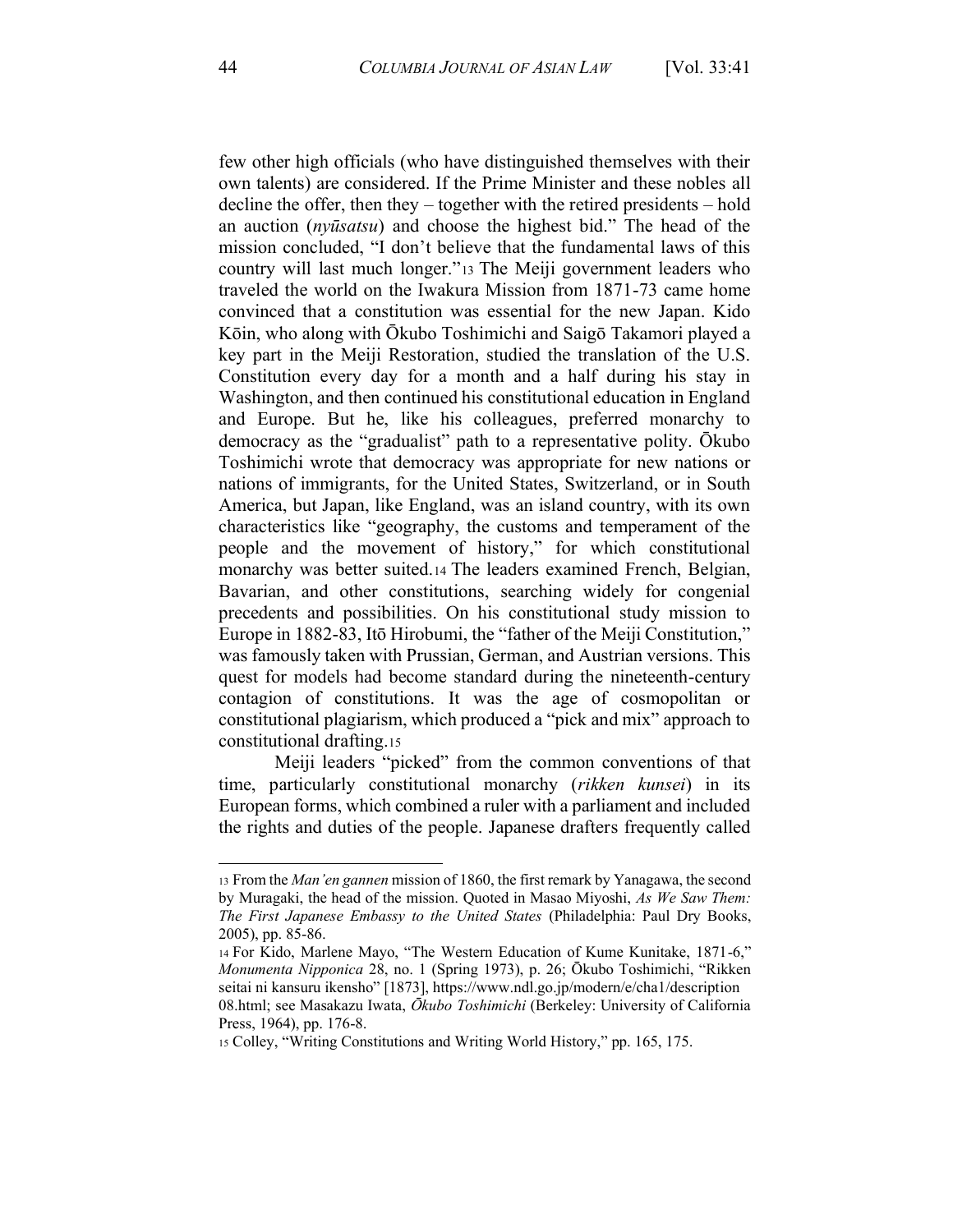45

such "shared rule of ruler and people" (kunmin dōchi, as Ōkubo termed it) a "universal" trend, when it was in fact just the historically available constitutional forms of the age. Meiji leaders then "mixed" these socalled universals with the "conditions" and "customs" of Japan, especially the imperial sovereignty described in the emperor's 1876 order to draft a constitution as "the system established at the time of the founding of the nation." Hence, not only the monarch, the emperor, but also his ancestors were enshrined in Article I of the Meiji Constitution as the line "unbroken for ages eternal." Itō presented the Constitution as "the ultimate accomplishment of the objective originally entertained by the said imperial ancestors."<sup>16</sup> The legitimacy of mythic antiquity, now evoked by Itō to provide the unity he thought was supplied by Christianity and the legacies of absolute monarchy in Europe, was the crucial Japanese ingredient in the Meiji constitutional "pick and mix." Thus, although it is (too) often said that Japanese were civilizational copy-cats whose constitution "imitated" Western models, in fact all modern constitutions were hybrids, all plagiarized, and all adjusted to fit local conditions. There is perhaps no better example than Simon Bolívar's 1826 constitution for Gran Colombia, which combined separation of powers, a parliament – and a lifetime presidency.

The picking and mixing of constitutional elements was taken in hand by a handful of Meiji leaders, with Itō Hirobumi and Inoue Kowashi playing central roles in the drafting. This, too, was common practice: many constitutions were drafted in secret, without consultation, by a few, self-appointed elites, who were either in power or wanted to be. The process was often quite rushed, and not surprisingly, most of the drafters had had little or no experience in creating constitutional law. In this respect, Ito and his colleagues had more time to prepare than many of their nineteenth-century counterparts. Constitutional debate had been vigorous both in and out of government circles for two decades: leaders conducted study tours in the West and sought the help of foreign advisors like German Hermann Roesler, while the liberal opposition made the constitution a continuing focus of public politics. In some countries ratification processes brought more people into the constitutional circle, but not in Japan, where the constitution was bestowed on the people as a gift from the emperor (kintei kenpō). Still, the number of nineteenth-century constitutions that were what is now termed "inclusive" or participatory in their drafting

<sup>16</sup> Itō Hirobumi, Commentaries on the Constitution of the Empire of Japan (Tokyo: Chūō daigaku, 1931), p. 1.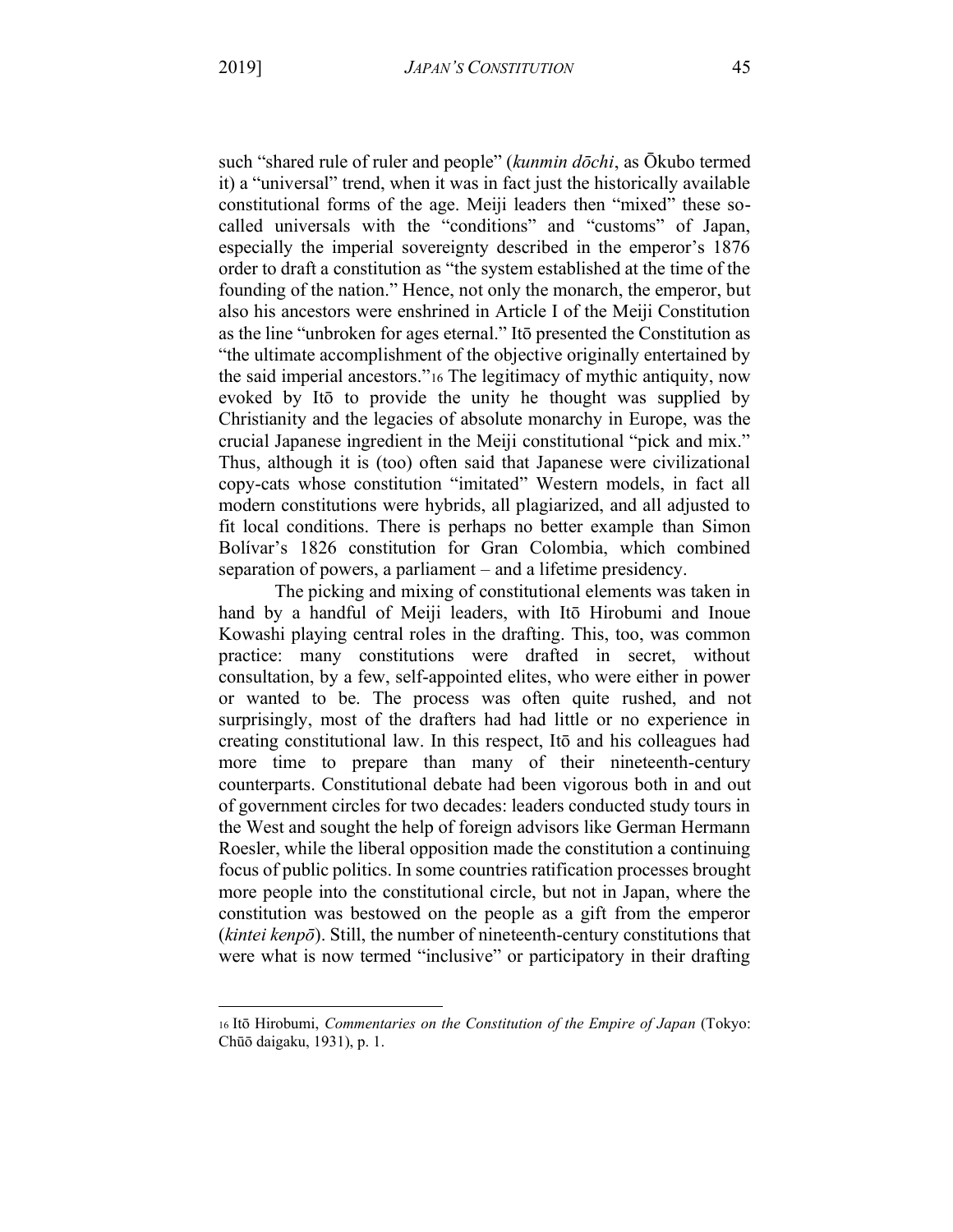were fewer than might be imagined. 17 Top-down drafting was the norm, not only by dictatorial but also by would-be democratic leaders of the dav.

That said, constitutions require broader commitment than that of the drafters: the "trust which men repose in the power of words engrossed in parchment." A process of popularization had to garner what we now call buy-in, not only by political actors, but also by the people, whether citizens of a republic or subjects of a constitutional monarchy. In Japan politically active local elites had contracted constitution fever already in the 1870s and 80s, such that a wife announced a "constitution" for the birds against her husband's gluttony for her hens, and an educated young man drew up a domestic "constitution" for himself and his new bride.18 But at the time of the promulgation of the constitution in 1889, few Japanese knew the word kenpō, even though many joined the celebration in the streets of Tokyo on February 11, the announcement date chosen for maximum imperial value to coincide with the legendary founding of the empire in 660 B.C. Woodblock artists imagined the scene of the emperor bestowing the constitution as a "gift from the throne," with an audience of Japanese and foreigners resplendent in military uniforms and Western dress.

<sup>17</sup> On inclusion, Elkins, Ginsburg and Melton, *The Endurance of National* Constitutions, pp. 78-81.

<sup>18</sup> Tokutomi Rōka (Kenjirō), *Omoide no ki* (1897), a semi-fictionalized account of his brother, the famous Meiji journalist and public figure Tokutomi Sohō. Quoted here from the translation by Kenneth Strong, Footprints in the Snow: A Novel of Meiji Japan (New York: Pegasus, 1970), pp. 101 and 354.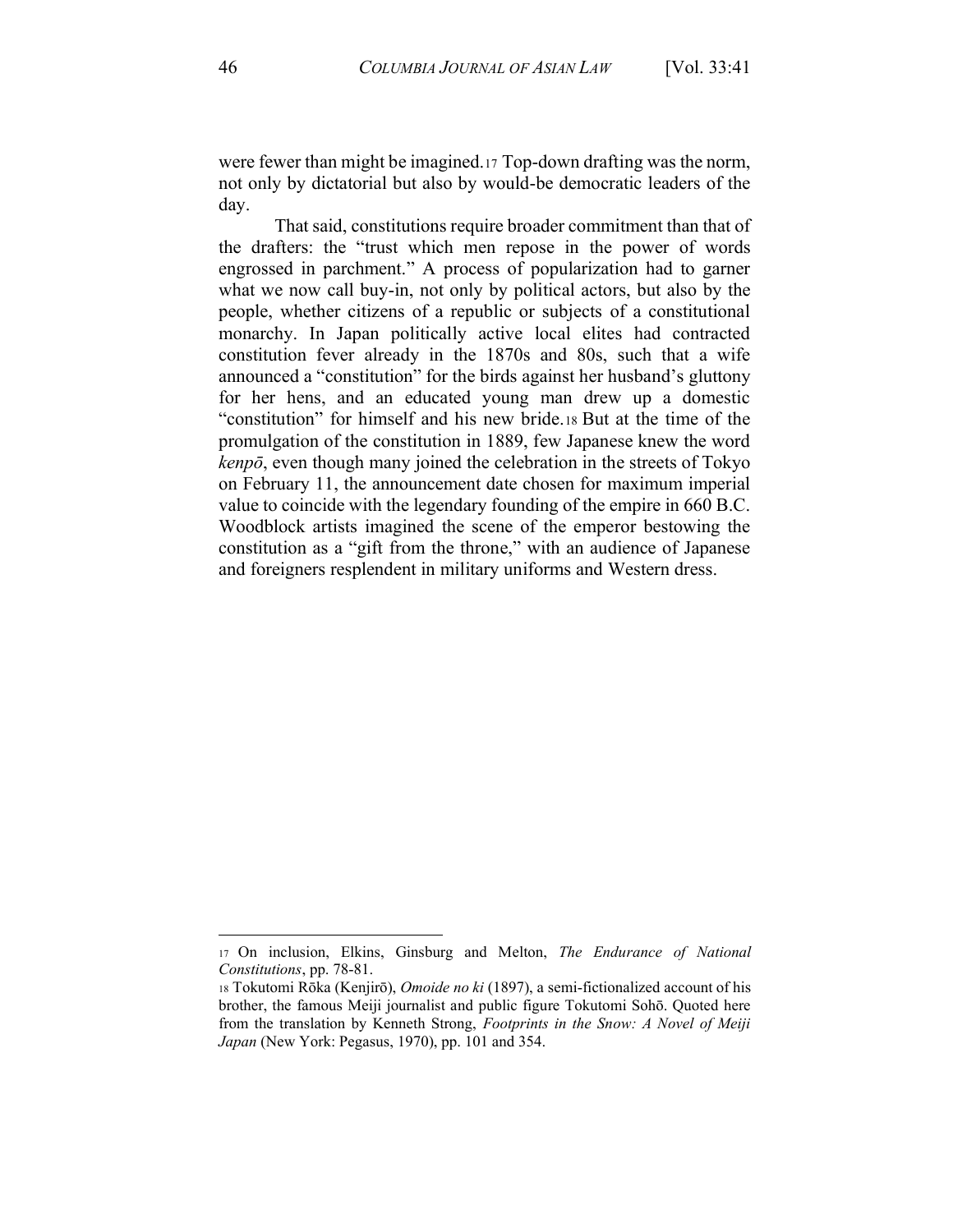

Illustration of the Ceremony Promulgating the Constitution, artist unknown (1890)19

Few understood the meaning of the festivities: one man expected that the celebration of the promulgation would, like other holidays, be repeated annually; others copied the text on scrolls and hung them high on the walls of their houses. Yet some two decades later, when the Meiji era ended in 1912, nearly everyone knew the word and many gave credence to the importance of the constitution. The now established political parties each had the word "constitutional" (rikken) in their names and were quick to hurl the epithet "unconstitutional" at the actions of the government. Students labeled their teachers "unconstitutional" when they overrode school rules, and geisha used the same insult about customers who did not pay what they owed.20 The first of two political movements "to protect constitutional government" (kensei  $\bar{v}$  occurred in 1912, and by the 1920s, its foreign models no longer relevant, it was simply the Constitution of the Empire of Japan. Although it remained a gift from the emperor, by then many more claimed its authority and felt empowered to speak in its name.

A constitution may be, as de Tocqueville argued, "a thing apart," but it is never "a machine that would go of itself," as nineteenth-century Americans' naïve faith in their foundational law was once described.21 Constitutions live only in practice: in theoretical and legal

<sup>19</sup> John Dower and Shigeru Miyagawa, MIT Visualizing Cultures, from Sharf Collection, Museum of Fine Arts, Boston, https://visualizingcultures.mit.edu/throwin g off asia 01/gallery/pages/2000 226.htm.

<sup>20</sup> Carol Gluck, Japan's Modern Myths: Ideology in the Late Meiji Period (Princeton: Princeton University Press, 1985) pp. 228, 243.

<sup>21</sup> James Russell Lowell in 1888; see Michael Kammen, A Machine That Would Go of Itself: The Constitution in American Culture (New York: Knopf, 1986).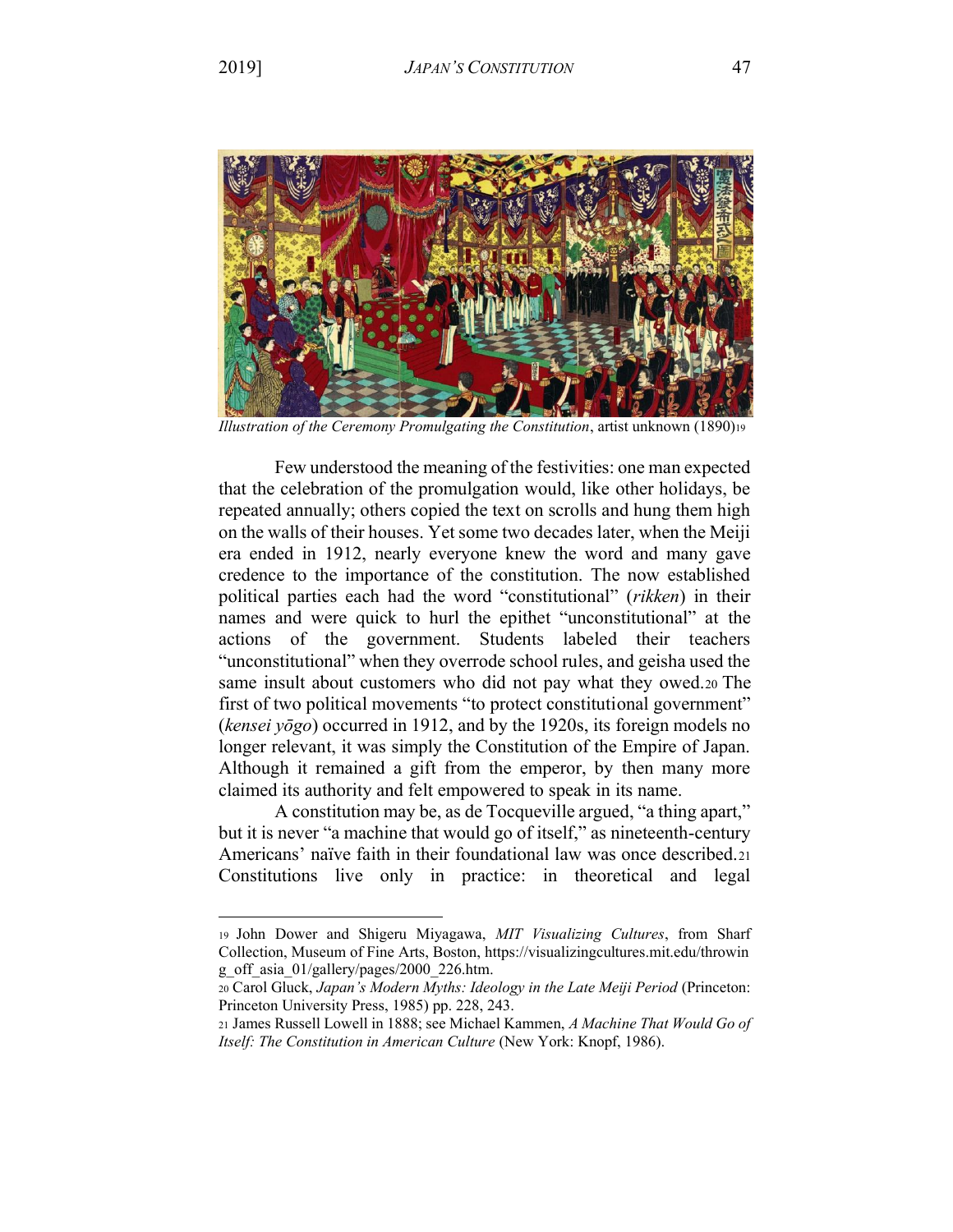interpretation, like that of Minobe Tatsukichi's famous "organ theory of the emperor," first articulated in 1912, and most important, in political interpretation and application. <sup>22</sup> The contention between party and bureaucratic politics had long characterized Meiji constitutional debates, from the time of the contest between the Freedom and Popular Rights Movement and the government in the 1870s and 1880s.

During the first decade of parliamentary politics in the 1890s, the parties and oligarchs contended for power, with the parties gaining ground. By 1900 an oligarch, in this case Itō Hirobumi, formed his own party, the Seiyūkai, and over the next decades, the struggle continued as before. The Meiji constitution permitted party cabinets in the 1920s and national unity bureaucratic cabinets in the 1930s: same constitution, different systems. Yet the Meiji constitution was never amended. Amendment would have required submission by the emperor and twothirds majority of both houses, a provision common in constitutions of the time, and one that made amendment easier than it became in the 1947 Constitution, which requires parliamentary approval plus a referendum. Unamended, the same constitution supported both party and bureaucratic governments, but because of the emperor, rendered "sacred and inviolable" in Article III, it also enabled the government to act in his name and suspend parties altogether in 1940. Although by the time of the defeat in 1945, Japan had experienced over a half century of constitutional government, the Meiji constitution proved in practice to be a flawed hybrid of imperial and parliamentary government.

## CONSTITUTIONALISM IN POSTWAR JAPAN

Around the world and across two centuries, war spread constitutional ideas and impelled constitutional revision and replacement, whether after victory, defeat, or independence. The twentieth century saw three global waves of constitution-making. The first wave, after World War I, framed the modern constitutional universe of bicamerality, less monarchy, more democracy, greater civil and social rights. The second wave, following the Second World War, after totalitarianism, war, and decolonization, widened the constitutional circle. The third came after the end of the Cold War in the 1990s, though in truth this seems less a wave than a steady surge  $-103$  new or revised constitutions came into force between 1990 and 2019. <sup>23</sup> The

<sup>22</sup> Frank O. Miller, *Minobe Tatsukichi: Interpreter of Constitutionalism in Japan* (Berkeley: University of California Press, 1965).

<sup>23</sup> https://www.constituteproject.org/search?lang=en.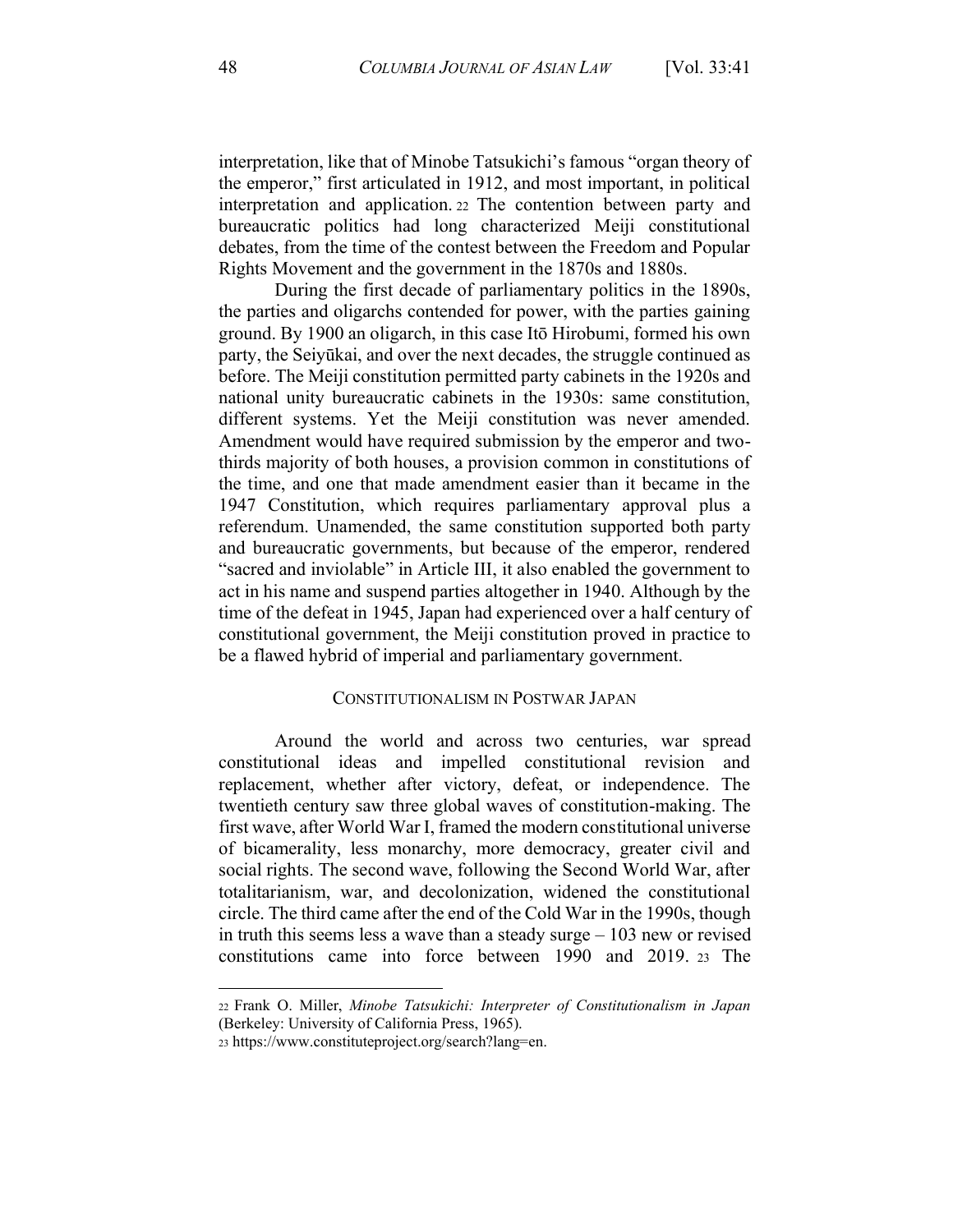constitutions in each period reflected their time, not only in the specific historical reasons for amending, revising, replacing in one country or another, but also in the available provisions circulating in global discourse at those moments. Japan's draft constitutions of 1945-46 were products of the mid-twentieth-century constitutional universe, just as the Meiji drafts and final document had been products of their own global day.

After the Second World War under Allied Occupation, Japanese and American constitutional traditions intersected. Those who concurred on the general need for constitutional change did not agree about its specifics, but both sides were responding to war and creating conditions for peace. Like Germany's Basic Law [*Grundgesetz*] of 1949, the Japanese counterpart was in this sense a "reactive constitution."24

As in Meiji, multiple drafters worked in and outside the government, some proposing minimal changes to the 1890 Constitution, others beginning from scratch. The liberal constitutional theorist Minobe Tatsukichi had been denounced and driven out of the Diet in 1935 for his "organ theory of the emperor" as a part of -- not above -the state. But after the war, as an advisor to the government's Constitutional Problems Investigation Committee (the Matsumoto Committee), Minobe initially argued for democratization under an unchanged Meiji constitution, which he believed could accommodate a liberal system were it differently interpreted. <sup>25</sup> In contrast, the progressives in the Constitution Research Association (*Kenp*<sup> $\bar{o}$ </sup>) *kenkyūkai*) worked on the basis of rupture. They delivered their private draft to occupation officials in December, 1945, before the Matsumoto draft was completed. This group of leftists, scholars, and constitutional lawyers began with popular sovereignty and relegated the emperor's role to "rituals." That parts of it were deemed "democratic and acceptable" by the Occupation drafters suggests the range of Japanese constitutional opinion in play at the time.26 This was the first of twelve

<sup>24</sup> Peter Graf Kielmansegg, "The Basic Law: Response to the Past or Design for the Future," Forty Years of the Grundgesetz (Basic Law) (Washington, D.C.: German Historical Institute, 1990), p. 6, https://www.ghi-dc.org/fileadmin/user\_upload/GHI\_ Washington/Publications/Bulletin28-1/bu06.pdf.

<sup>25</sup> In the same month as the Committee was formed, Minobe published three articles outlining his position in the *Asahi shinbun* (Oct. 20-22, 1945). See Miller, *Minobe Tatsukichi.*

<sup>26</sup> Chaihark Hahm, Sung Ho Kim, *Making We the People: Democratic Constitutional Founding in Postwar Japan and South Korea* (Cambridge: Cambridge University Press, 2015), pp. 142-43.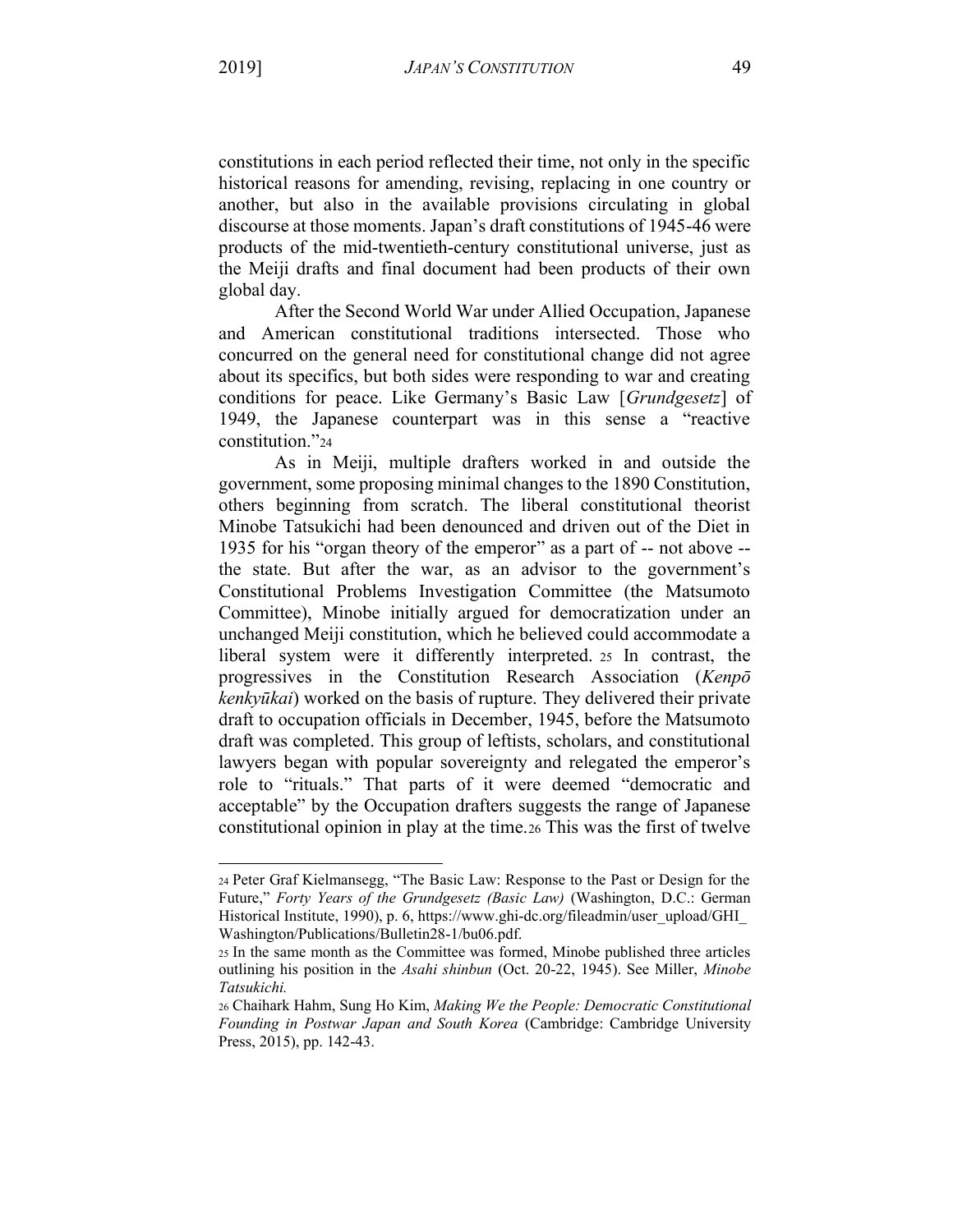Japanese drafts submitted to the occupation. The ultimate draft of course was produced by Americans, who took the start-from-scratch approach to what became a wholesale amendment of  $-\text{ in fact, replacement for }$ the Meiji constitution. Although they counted no constitutional scholar among them, the twenty-eight members of the Government Section drafting committee exhibited a diversity of thinking. Milton Esman, for example, the only Occupation drafter with an academic background in political science, proposed that the prime minister be appointed by the emperor. On both Japanese and American sides, the constitutional debates were intense and vigorous.

And again as in Meiji, the origins of the 1947 Constitution were multiple, the result of a quest for models that might best suit postwar Japan. The tables in the drafting room were laid with exemplars from which to borrow what seemed to the committee members the best practices of the day. For in fact no constitutional drafters ever really start from scratch. Tom Paine had urged Americans to "frame a CONTINENTAL CHARTER, or Charter of the United Colonies (answering to what is called the Magna Carta of England.<sup>\*</sup> And after 1776 the British carried American constitutional discourse back across the Atlantic.27 Constitutions are not exercises of the imagination; they are woven from and into the fabric of their global time and national space.

To facilitate this particular episode of "constitutional plagiarism," Beate Sirota Gordon, a 22-year-old civilian and the only woman on the committee, famously requisitioned a jeep and driver to visit the libraries still standing in bombed-out Tokyo. Careful to take only one or two from each in order to conceal the "top-secret" nature of the constitutional drafting, she returned with texts of the constitutions of Weimar Germany, France, Scandinavian countries, the Soviet Union, and the United States. Her fellow committee members leapt on the books, she recalled, like "students cramming for a particularly important exam."28 Their quest for models was reminiscent of Itō Hirobumi's on his extended constitutional study mission to Europe in 1882-83.

<sup>27</sup> Linda Colley, "Empires of Writing: Britain, America and Constitutions, 1776-1848,´ *Law and History Review* 32, no. 2 (May 2014), p. 245.

<sup>28</sup> Beate Sirota Gordon, *The Only Woman in the Room: A Memoir of Japan, Human Rights, and the Arts* [1997] (Chicago: University of Chicago Press, 2014), p. 106. Milton Esman took another jeep, visited other libraries, including the Tokyo Institute of Municipal Research established by Gotō Shinpei and the private library of the scholar Rōyama Masamichi. Panel discussion, "We the People: A Commemoration of the  $40<sub>th</sub>$  Anniversary of Japan's Constitution," University of Maryland, April 25, 1987.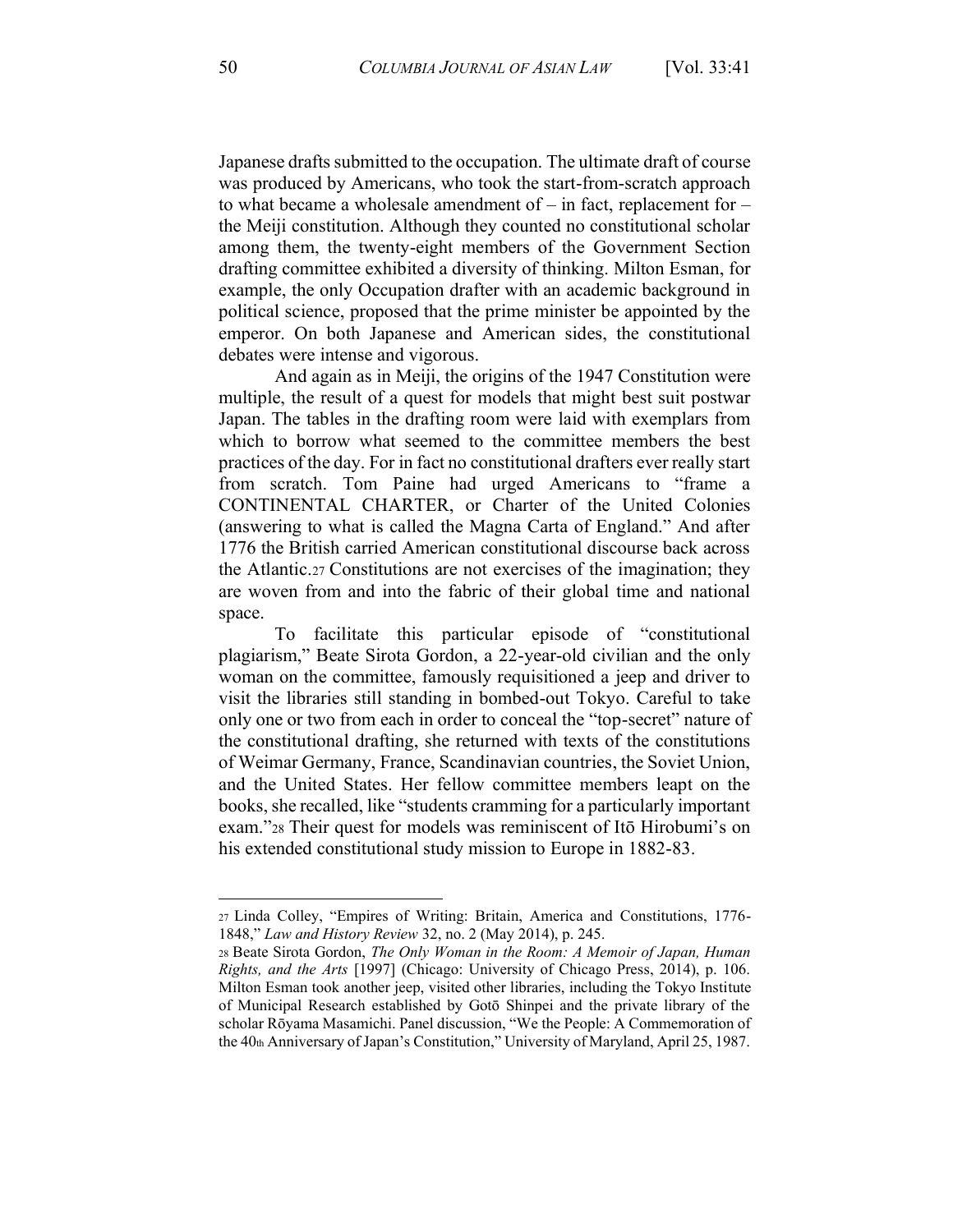And once again, the drafting approach was a version of updated pick-and-mix. By 1946 the "global script" of nineteenth-century constitutionalism had shifted and broadened in ways that reflected both the immediate wartime experience and earlier twentieth-century political thinking. Among the three principles of the 1947 Constitution identified in the 1964 report of the Commission on the Constitution – popular sovereignty, pacifism, and human rights – the commitment to popular sovereignty came from by then widely established constitutional precepts subscribed to by American drafters and Japanese progressives alike. The substantial catalogue of human rights, both negative and positive, came from the increasingly extensive rights provisions in the Weimar and other existing constitutions. And pacifism as expressed in the language of Article 9 probably came from General MacArthur with input from Charles Kades and General Whitney. But whatever its source, it was surely innovative rather than imitative of provisions found elsewhere. Yet it too had such earlier referents as the Kellogg-Briand pact and other initiatives during the post-World-War-I vears.29

Once translated into Japanese, the language of the 1947 Constitution was condemned as *batakusai* (reeking of butter, meaning Western), and parts of the text did indeed directly echo the U.S. constitution, the Declaration of Independence, and the Atlantic Charter. It also reflected the U.S. wartime planning document on "Reform of the Japanese Government System" (SWNCC 228). Yet the document was not as totally American as some critics liked to allege. Recent comparative studies have shown that nearly all constitutions employ the "global idiom" of their time. "We the people," for example, is a "meme" that appears in nearly 15% of 476 constitutional preambles since 1789; "rule of law" in 11%; and "rights of man" in 10%. All three phrases became much more common after World War II and again after the end of the Cold War in the 1990s, marking the most recent global wave of innovative imitation 30

When Beate Gordon was assigned to draft the women's rights section -- because "You're a woman," her superiors were said to have told her -- she combined her childhood memories of the unequal status of Japanese women with progressive provisions from the Scandinavian,

<sup>29</sup> Theodore McNelly, The Origins of Japan's Democratic Constitution (Lanham, MD: University Press of America, 2000, pp. 105-128.

<sup>30</sup> Tom Ginsburg, Nick Foti, and Daniel Rockmore, "'We the Peoples': The Global Origins of Constitutional Preambles," (University of Chicago Public Law and Legal Theory Working Paper No. 447, 2013), pp. 119-21, 129.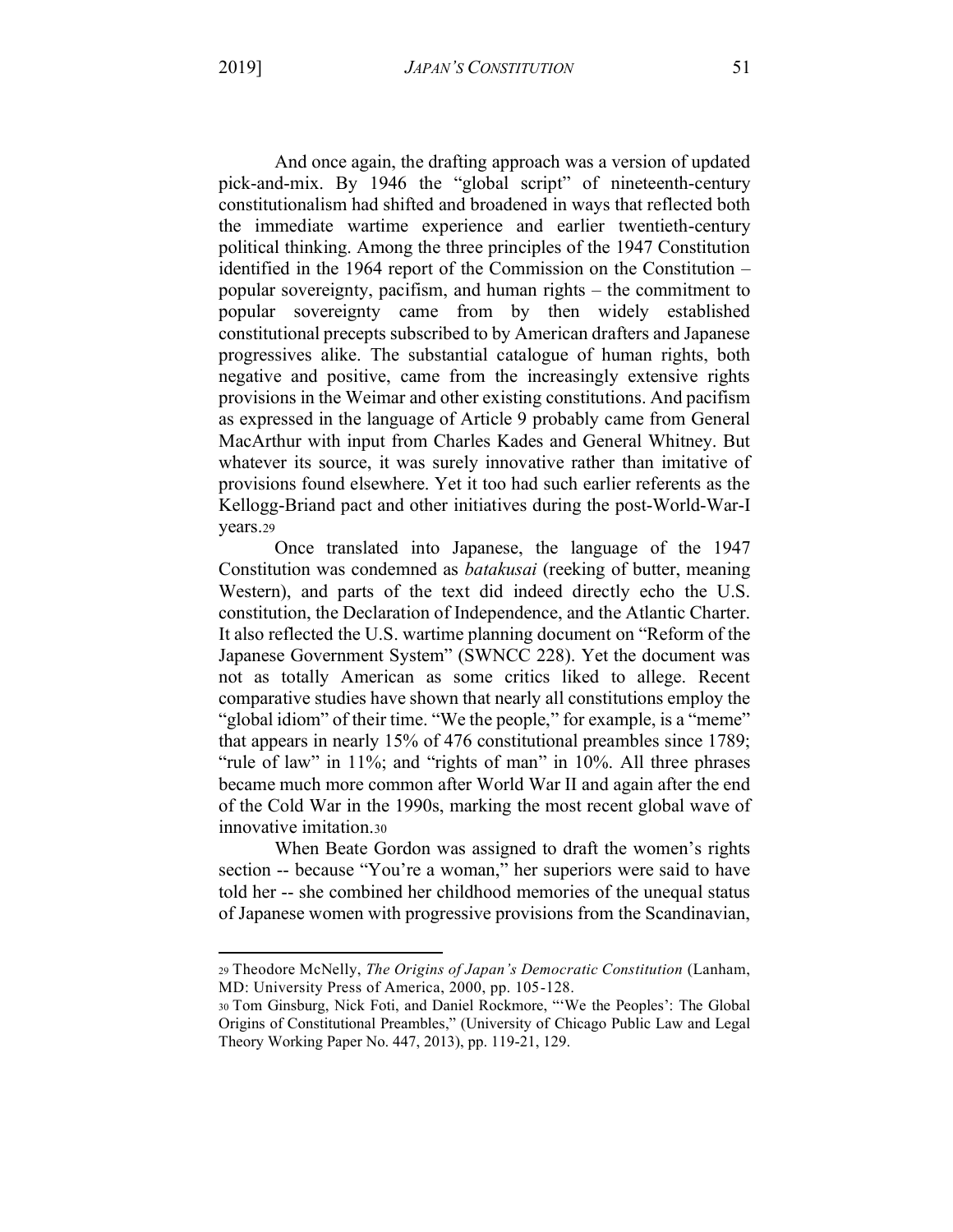Weimar, and Soviet constitutions. Her lengthy, detailed list of positive rights shocked some of her fellow drafters whose point of reference was the comparatively laconic U.S. Bill of Rights, not to mention members of the Japanese government for whom women's rights did not appear on the political agenda. Yet, a surprising number of her provisions survived in the final text, including my favorite, Article 24: "Marriage shall be based on the mutual consent of both sexes and maintained through mutual cooperation with the equal rights of husband and wife as a basis." While such a list of rights might have seemed outlandish to the Japanese and Americans involved in constitution-making in 1946, in fact it aligned with the "rights creep" that characterized constitutions written in the decades after the war. Some of the proliferating constitutional rights were "generic rights" like freedom of religion, found in 97% of all constitutions in force in 2006. Others, such as women's rights, became generic over time, appearing in 35% of constitutions in 1946 and 91% by 2006.31 In this respect the provisions in the 1947 Constitution written by a 22-year-old Austrian-born woman were both abreast, and ahead, of their time.

If popular sovereignty, women's rights, an independent judiciary and other items exemplified the "pick," the American drafters devoted considerable attention to the "mix" as well. They were acutely conscious that they were engaged in an unusual and likely dubious enterprise of writing another country's constitution. Esman predicted the law would not outlast the occupation and later said he had been appalled by the all-American process and viewed its outcome a mere "patching up of the Meiji constitution." 32 I confess that my own image of the drafters was transformed after I appeared with five of them – Charles Kades, Beate Gordon, Osborne Hauge, Richard Poole, and Milton Esman – on the occasion of the fortieth anniversary of the constitution in 1987.33 I had assumed that the "mother and fathers of the Japanese constitution," as someone called them, would be at least self-

<sup>31</sup> David S. Law and Mila Versteeg, "The Evolution and Ideology of Global Constitutionalism," California Law Review 99, no. 5 (Oct. 2011), pp. 1194-1200.

<sup>32 &</sup>quot;Would not outlast": quoted in Theodore McNelly, The Origins of Japan's Democratic Constitution (Lanham, MD: University Press of America, 2000), p. 173; "Patching up": quoted in R. W. Kostal, Laying Down the Law: The American Legal Revolutions in Occupied Germany and Japan (Cambridge, Harvard University Press, 2019), p. 131. Richard Poole was "astonished" at a task he considered "presumptuous" and bet the constitution would not survive long after a peace treaty. ("We the People,"  $1987$ ).

<sup>33 &</sup>quot;We the People," 1987. A similar group reconvened in Tokyo in November 1997 on the 50th anniversary, expressing similarly varied views. See McNelly, The Origins of Japan's Democratic Constitution, pp. 171-74.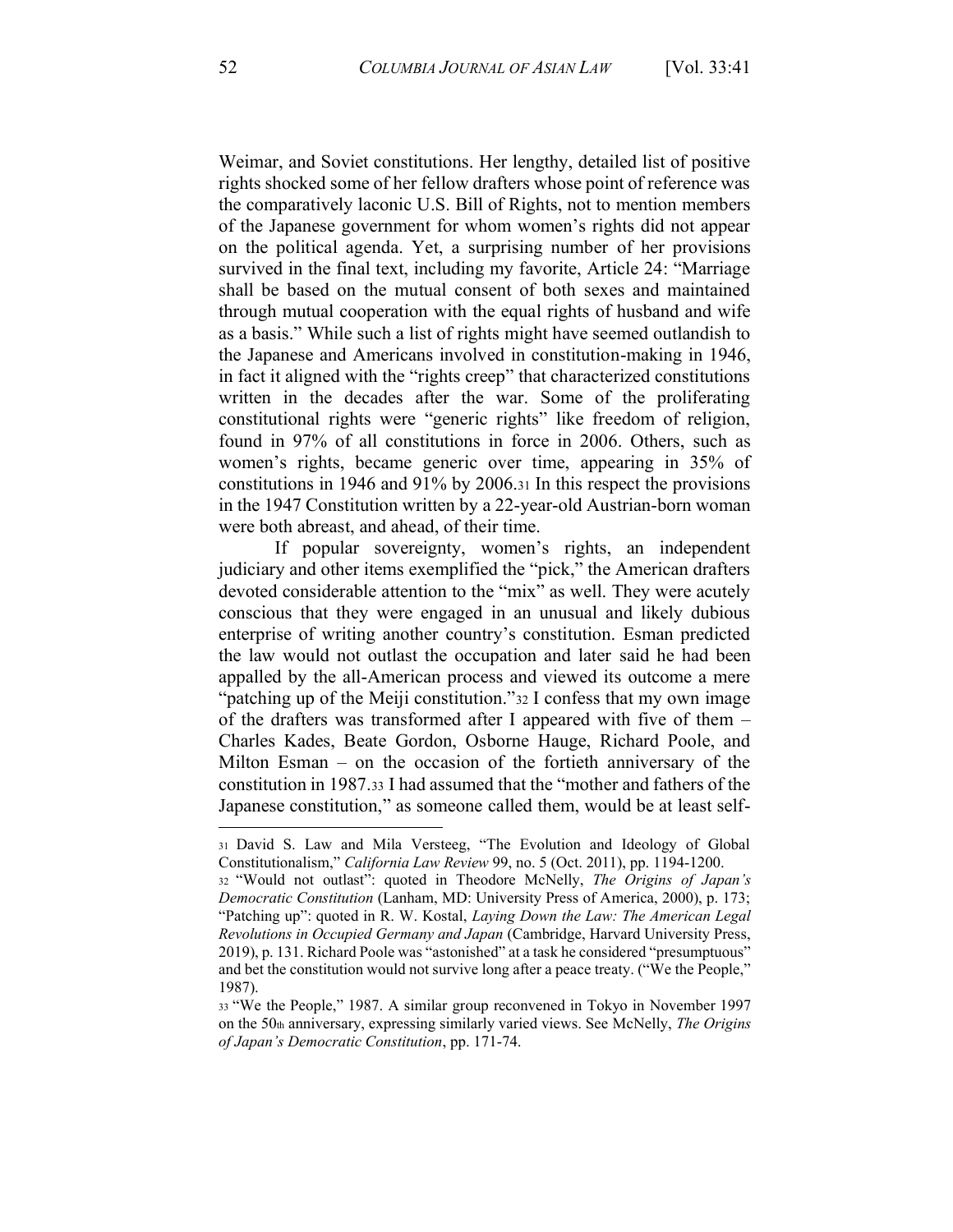2019]

sure and probably self-congratulatory about their collective achievement. So I thought to cut them to size by emphasizing the long Japanese constitutional tradition that preceded their intervention. What a shallow and callow thought that turned out to be. In fact, much the opposite was true. They worked to understand and respect Japanese legal, constitutional, political, and cultural practices even as they not unpredictably produced a largely "un-Japanese" document. They followed the organizational structure of the Meiji Constitution, and were attentive to the more liberal private Japanese drafts such as that of the **Constitutional Research Association.** 

The mix therefore included earlier constitutional referents and the liberal Japanese views that had evolved, especially during the interwar period. And partly because of MacArthur's three directives to the drafters – keep the emperor, renounce war, remove all vestiges of feudalism – they were kinder to the emperor than they might otherwise have been and infinitely kinder than the other Allies at the time preferred. Considering that among Japanese government officials the provisions regarding the emperor aroused more controversy than Article 9, it is telling that of the seven drafting sections, the section on the emperor was assigned to "leftover personnel." Hence naval Ensign Poole, age 26, drafted the clause on the emperor as symbol of the state, later recalling that the British-style monarchy was the model but that the word "symbol" as applied to a person proved to be a new coinage in Japanese. 34 And according to Beate Gordon, they vowed not to talk publicly about their role in writing the constitution for some thirty years.35 Vow or no, it was true that most of the drafters' appearances, interviews, and writings appeared in great number after the late 1980s, with Beate Gordon and Charles Kades, the lawyer and colonel who headed the committee, the most prominent in the U.S. and especially in Japan, where their stories became part of constitutional folklore.36

The now famous drafting process featured a small group of Americans, most with no expertise, experience, or expectation of suddenly constituting a constitutional convention. On Saturday,

<sup>34</sup> Poole quoted in "Vague Constitution Needs Clarification," Mainichi shinbun (May 3, 2000).

<sup>35</sup> E.g., Takeshi Itō, "A Long Interview with Beate Gordon," Part 2 (April 26, 2007), http://www.shinyawatanabe.net/atomicsunshine/BeateSirotaGordon/en/interview#pa  $rt2.$ 

<sup>36</sup> Kades, like Gordon, was a natural raconteur whose stories were sometimes embellished as he repeated them. For a scholarly version, Charles Kades, "The American Role in Revising Japan's Imperial Constitution," Political Science Quarterly 104, no. 2 (Summer 1989), pp. 215-247.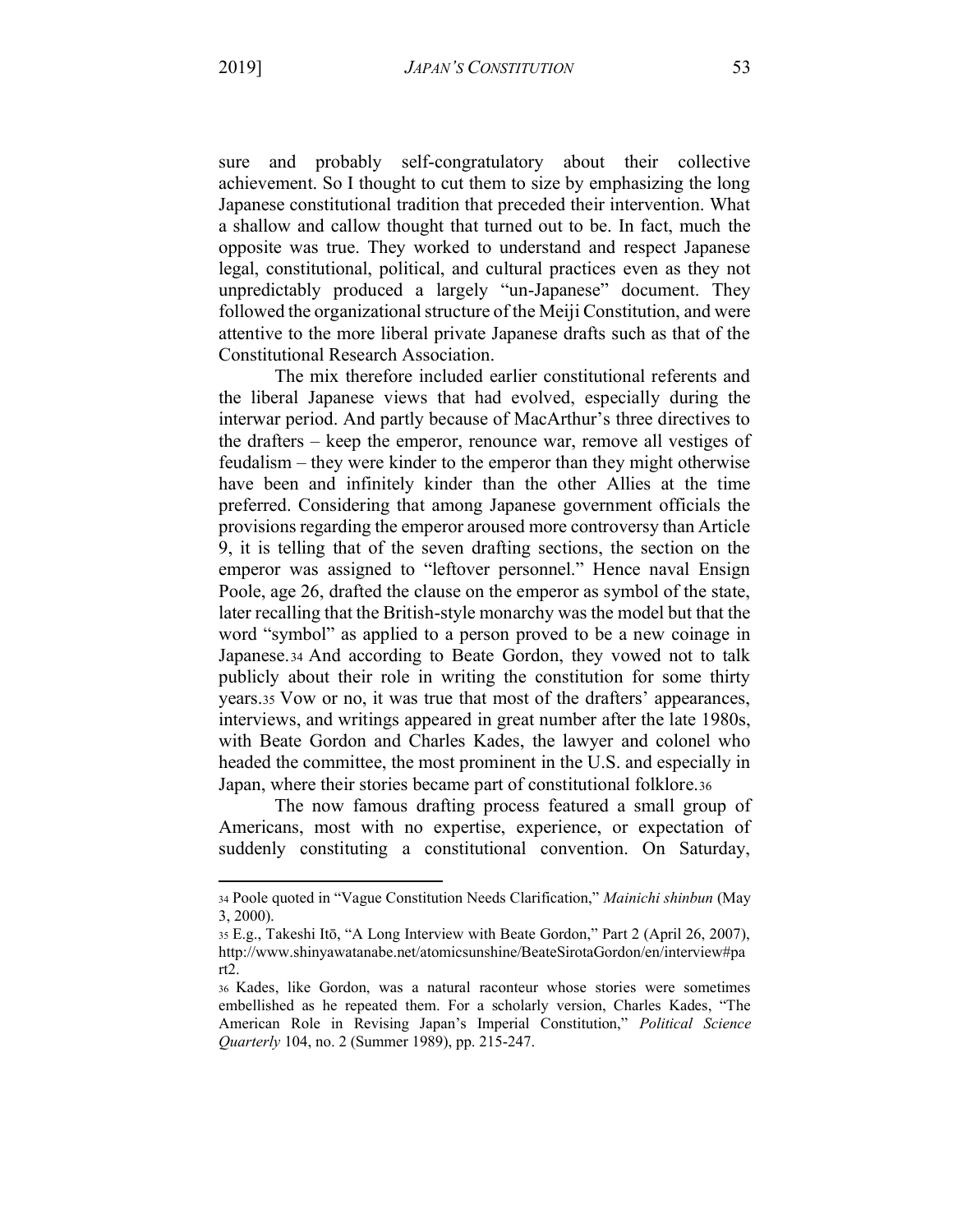February 1, 1946, the leaked plan of the government's Constitutional Problem Investigation Committee (the Matsumoto draft) was deemed too conservative, especially on the matter of sovereignty and the status of the emperor. On Sunday, General Whitney informed the Government Section of MacArthur's directive for them to create a *model* for a constitution, to show the Japanese government the magnitude of the changes the occupation had in mind. On Monday, February 3, the committee was convened, and on the following Tuesday, February 12, the draft was delivered to and approved by MacArthur. Hence, the perceived image of the constitution-in-one-week, a rush that was more common to constitution drafters around the world than the deliberateness of the Meiji leaders, also a small group but one with enough time to make constitutional study tours of Europe. As in many other national settings, the drafting was both top-down and secret. And without consulting the Japanese, the "model" was  $-$  in the second perceived image -- rammed down the throats of the government. It felt "like swallowing boiling water" to members of the Shidehara cabinet who had no choice but to endorse the draft on February 22.37 The heated tug-of-war between the Japanese translation and its retranslation into English was provisionally concluded during the famous all-night meeting of March 4-5, 1946 and the constitution was made public by the Japanese government the following day.

Press coverage and Diet debates followed from June to October, with some revisions, including the so-called Ashida amendment, which added a phrase to the prohibition of war potential in the second paragraph of Article 9.38 On November 3, 1946, the birthday of the Meiji Emperor, the government promulgated the constitution, not in the name of the emperor, but approved by him. His approval confirmed the new constitution as a formal amendment to the Meiji constitution - ironically, since the new constitution granted him no such authority. So then: in 1947 whose constitution was it actually? MacArthur's, as it was frequently known, or the Japanese people's, as stated in the preamble and represented by the Diet? International response was often skeptical at best. The British diplomat George Sansom, who later called the constitution "idiotic," had been instructed by the Foreign Office at the

<sup>37</sup> Quoted in Dale M. Hellegers, *We the People: World War II and the Origins of the Japanese Constitution*, vol. 2 (Stanford: Stanford University Press, 2001), p. 534.

<sup>38 &</sup>quot;In order to achieve the aim of the preceding paragraph" is the phrase, which occasioned commentary on Ashida's possibly thinking about moving toward rearmament.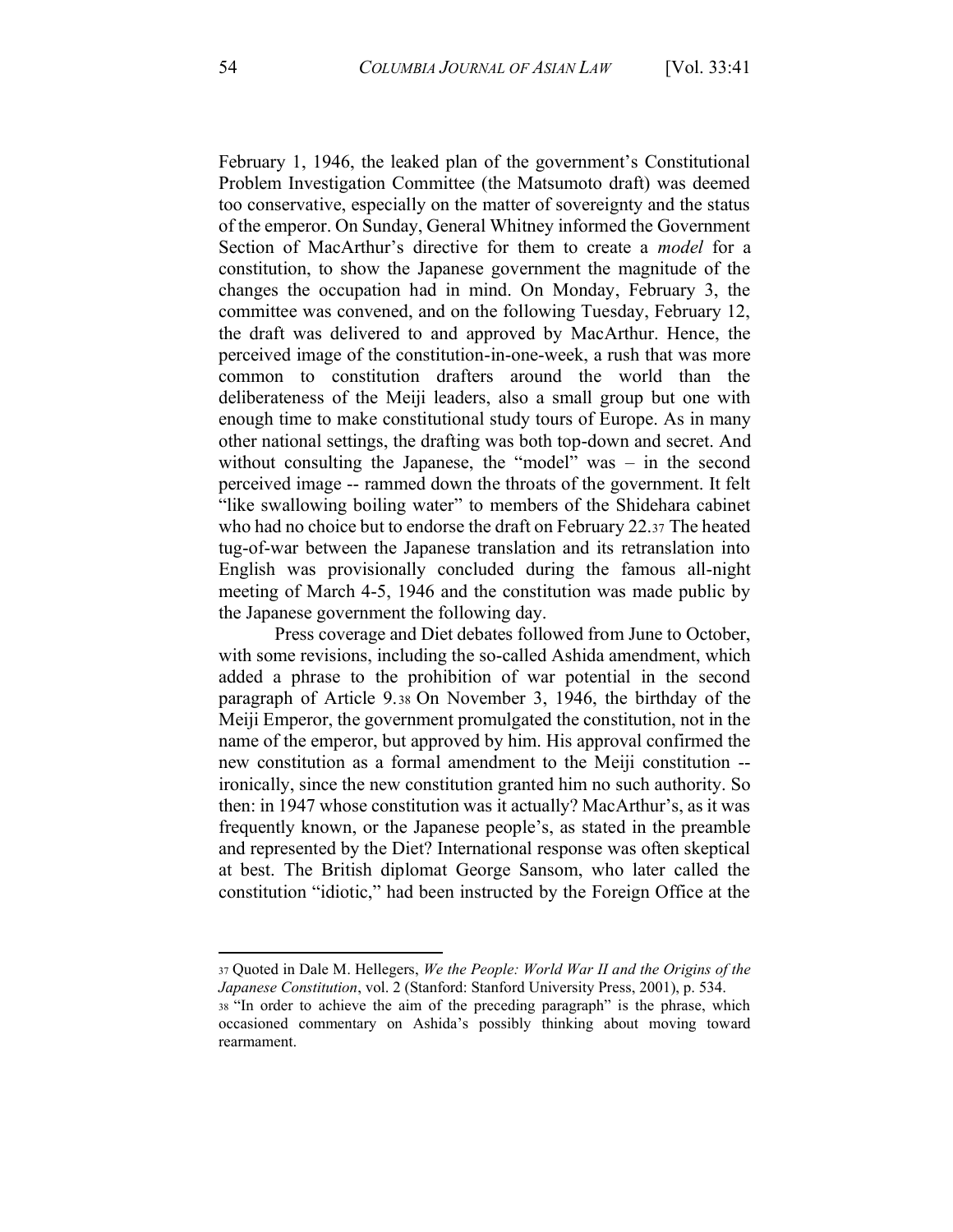time that there was no recourse but to accept MacArthur's "outstanding un-Japanese constitution."39

The clamor for revision began almost immediately, on the grounds that the constitution was indeed imposed by the occupation. Despite support for Article 9 and other provisions, its alien provenance was hard to miss and just as hard to bear. The first Commission on the Constitution, established by those who favored revision, began deliberations in 1957 and issued its voluminous final report in 1964. Although the majority of commissioners favored revising the law, the report in the end made no recommendation for revision. One view as to whose constitution it was appeared in a masterly double-negative: "It cannot necessarily be said that the present Constitution was not enacted on the basis of the free will of the people.<sup>3</sup> 40 Other views emphasized not the alien origins but the effective functioning of the constitution in the present. In the event, nothing came of the massive study, which initiated decades of debate over revision that have not ended yet.

The occupation and the government immediately set out to popularize the new law. Among its activities, the Constitutional Popularization Society [kenpō fukyūkai] chaired by Ashida Hitoshi, promoted the "Constitution Song" and produced a series of magic lantern slides [*gentō*] showing the abuses under the prewar system and the blessings (almost literally) of human rights granted by the new constitution 41

University of Washington Press, 2017), p. 223.

<sup>39</sup> Roger Buckley, "Britain and the Emperor: The Foreign Office and Constitutional Reform in Japan, 1945-46,´ *Modern Asian Studies* 12, no. 4 (1978), p. 569, 566. 40 John M. Maki, *Japan's Commission on the Constitution: The Final Report* (Seattle:

<sup>41</sup> Constitution Song, https://www.ndl.go.jp/constitution/e/outline/05outline.html *Jinken sengen gentō* [Proclamation of human rights slides] Alfred Hussey Collection: Japan's Constitution Slides, University of Michigan Collections, https://quod.lib.umich.edu/h/hussey1ic.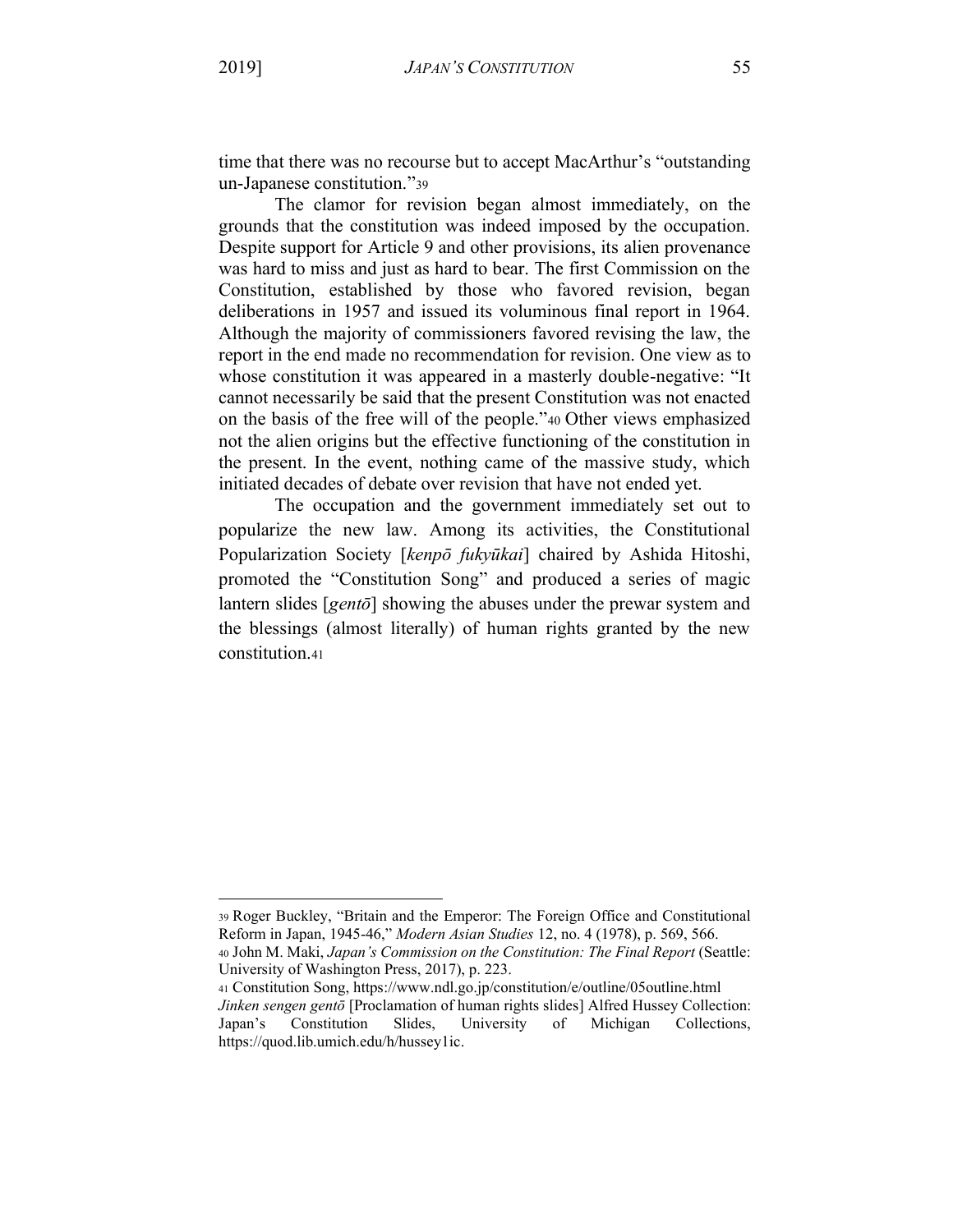

New human rights take wing under the "new constitution"



Granted something precious: the "constitution" holds "basic human rights"

The Association distributed twenty million copies of its 1947 book, Atarashii kenpō akarui seikatsu [New constitution, bright life], which included "then" and "now" diagrams of the change in the political system, with the people ruled from above (then) and the people electing the Diet (now).42

<sup>42</sup> https://www.ndl.go.jp/constitution/e/shiryo/05/141shoshi.html.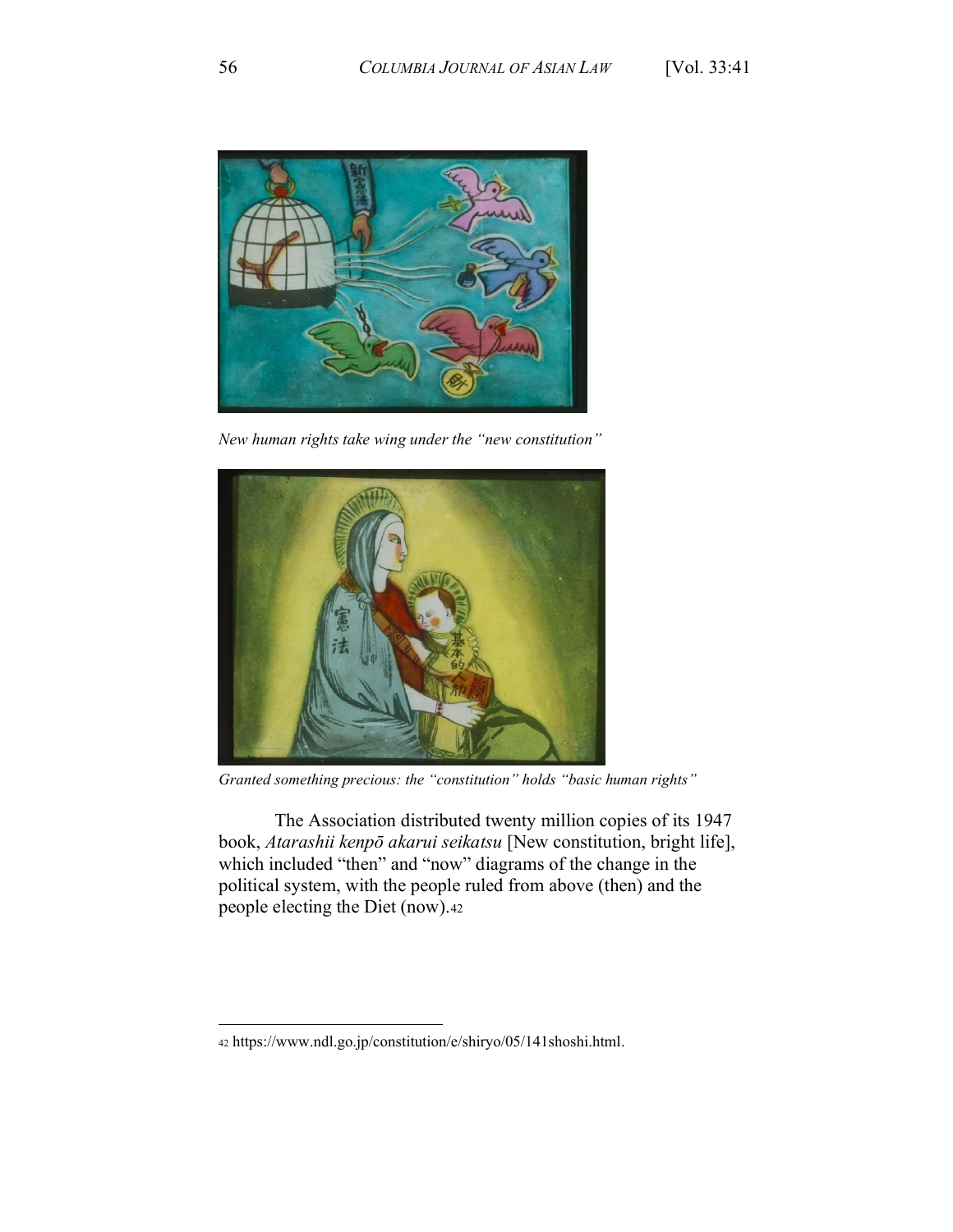

*The New Constitution*

The Occupation produced its own educational graphic on the subject, with the notable difference of the emperor, who was cut down to a size equal to that of the people in the American drawing but who did not figure in the Japanese schema.43

<sup>43</sup> In John Dower, *Embracing Defeat: Japan in the Wake of World War II* (New York: W.W. Norton, 1999), p.368. A further difference is that the word for people in the Japanese drawing is *kokumin* [national people]; the American word is *jinmin*, the word used by progressives.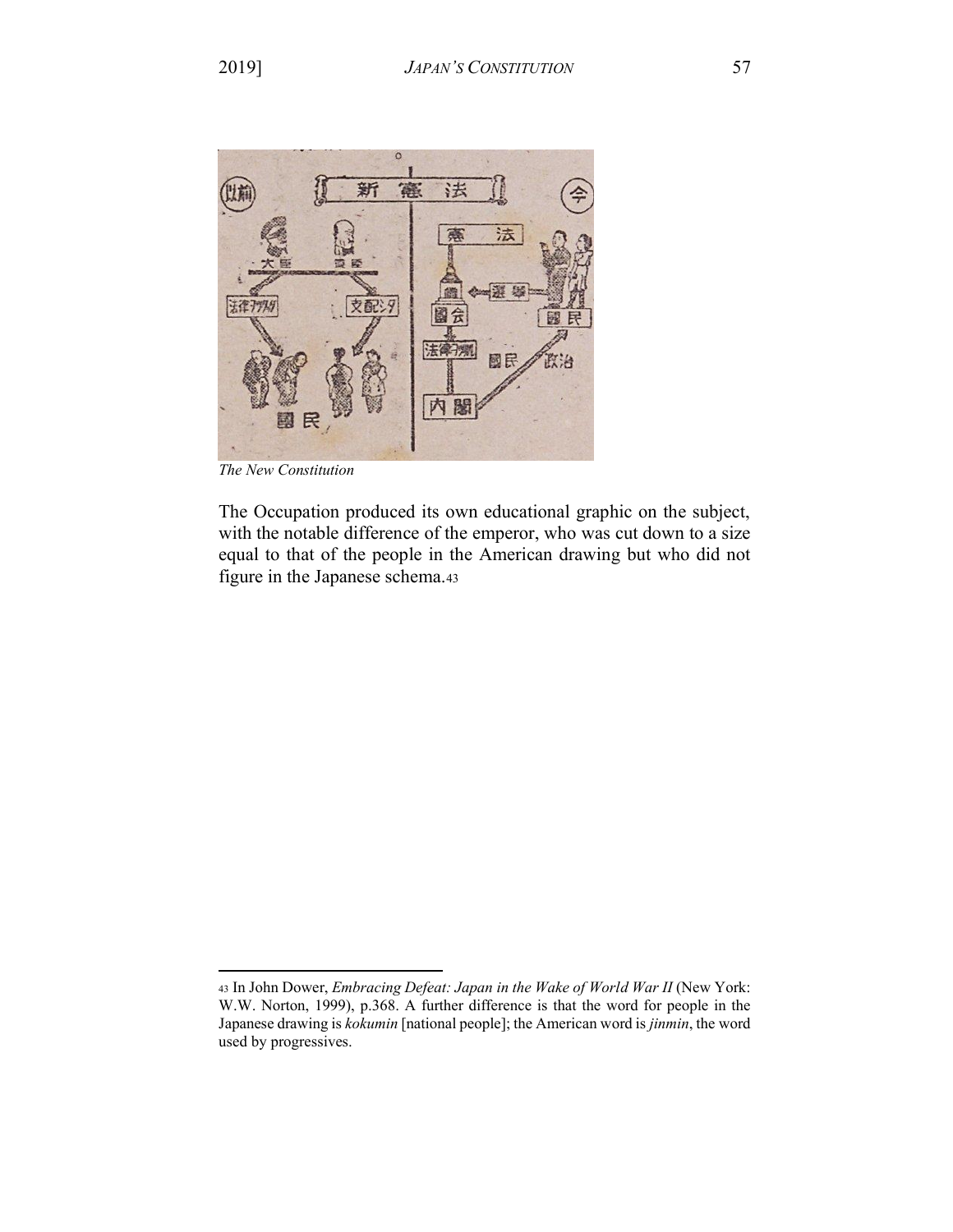

*Emperor, aristocracy, men, women: then and now*

However dubious the impact of these early propaganda efforts, over time the Peace Constitution [*heiwa kenpō*], as it was often called, became embedded in the popular mind, even if yaguely and without "a burning desire to revise it."44 By 1967, twenty years after it went into effect, 64% knew something about the content of the constitution (popular sovereignty, pacifism, human rights). Forty-three percent said the constitution had not been imposed on Japan (compared to 31% in 1956). Of the two-thirds with some knowledge of the constitution, 49% said it did not much matter if it was based on the occupation draft and 75% thought its objective was peace. Only 40% of those polled had read the document, but 56% thought that it was in sum a good constitution.45

For years the anti-American Left defended the constitution, primarily on behalf of Article 9 while the pro-American Right, in particular the LDP, pushed for revision. The contest over revision changed with the shift in contemporary issues: rearmament, the constitutionality of the Self Defense Forces, collective self-defense, civic rights, the environment, and so on. Repeated polls on revision

<sup>44</sup> Shiro Sakaiya, "Decoding Public Opinion Polls to Understand the Japanese People's Fickle Attitude towards the Constitution: A Look Back at the Constitutional Revision Debate and the 'Neo 1955 System'" [original Japanese in *Chūō kōron* (March 2018), pp. 76-87], *Discuss Japan* no. 49 (Oct, 11, 2018), p. 11, https://www.japanpolicyforum .jp/politics/pt20181011123227.html. For the argument against the common view of the Japanese public's strong support of the constitution, see his book, *Kenpō to yoron: sengo Nihonjin wa kenpō to dō mukiatte kita no ka* (Chikuma shobō, 2017).

<sup>45</sup> Government poll, February 1967: *Asahi shinbun* (May 3, 1967). Comparisons between 1956 and 1965: *Nikkei shinbun* (May 3, 1967).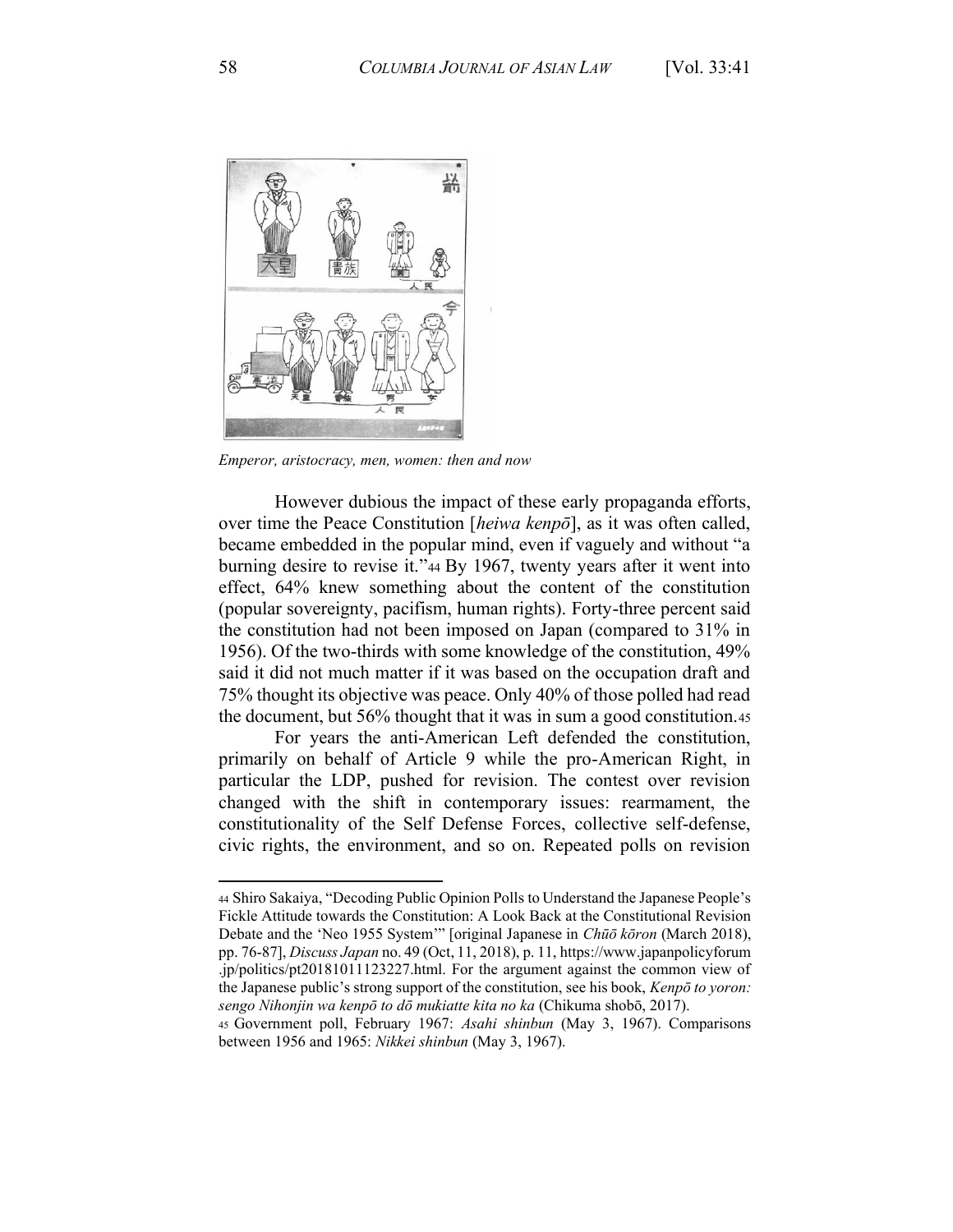fluctuated over the years, depending on current issues and the questions asked, so although it is noteworthy that support for revision declined after 2005, these numbers had changed before and would likely change again.46 Public commitment to Article 9 remained strong, while the constitutionality of the Self Defense Forces gained support.47 In sum, Japanese made peace with their butter-reeking constitution, whether eventually amended or not.

Commitment is one thing, practice another. Postwar political practice saw considerable change in the electoral system, the cabinet, the judiciary, and other areas without the need for constitutional amendment. LDP dominance for most of the time since 1955 was one reason for this; another was the rare use of judicial review of constitutional issues. Yet another lay in the structural stability and the reluctance to upend a system that supported it. One scholar adds that what some define as Japan's "compact" (i.e., short) or "framework-style" constitution, like its Meiji predecessor, stated its provisions in relatively general terms, leaving details to be worked out in laws and interpretation. And like its predecessor the constitutional generalities could contain politics of different stripes, liberal or conservative.48

Direct constitutional issues did arise, such as the separation of religion and the state, heavier penalties for patricide (declared unconstitutional in 1973), and others. But the main axis of constitutional interpretation without constitutional amendment lay in the ways in which advocates for constitutional revision (kaikenha) and supporters of the existing constitution (*gokenha*) each managed to rationalize -- or paper over -- the gap between the letter of Article 9 and the realities of Japanese defense policy and capacity, most clearly in relation to the Self Defense Forces. In the 1950s the LDP called for constitutional revision and at the same time expanded military forces; in the 2010s, the Abe administration did much the same thing in connection with the doctrine of collective self-defense. This recurring opposition between revisers

<sup>46</sup> For polls over time, see Sheila Smith, Ayumi Teraoka, Masatoshi Asaoka, "Japanese Public Opinion on Constitutional Revision" (July 27, 2016); "Will the Japanese Change Their Constitution" (July 28, 2016); "Japanese Public Opinion on Constitutional Revision in 2016" (Aug. 1, 2016), Asia Unbound, Council on Foreign Relations, https://www.cfr.org/blog/japanese-public-opinion-constitutional-revision, https://www.cfr.org/project/will-japanese-change-their-constitution, https://www.cfr. org/blog/japanese-public-opinion-constitutional-revision-2016.

<sup>47</sup> Sakaiya, "Decoding Public Opinion Polls," pp. 8-9.

<sup>48</sup> Satoshi Yokodaido, "Constitutional Stability in Japan Not Due to Popular Approval," German Law Journal 20 (2019), pp. 263-83; on containing politics of different stripes, he uses the terms "democratic or populist," p. 278.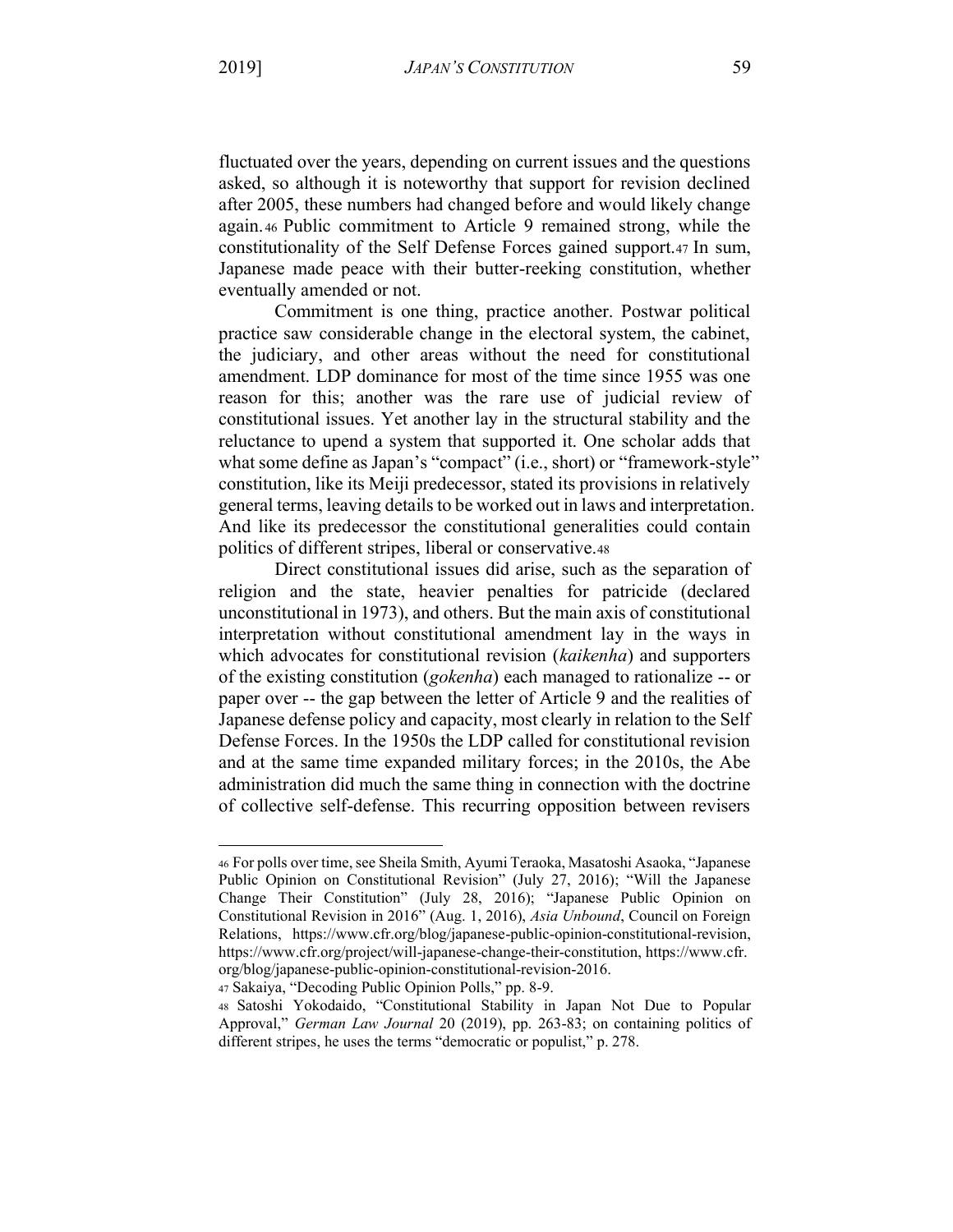and protectors led one political scientist to speak of a "neo 1955 system," in which Article 9 again divided the parties as it had sixty years earlier.49 In the decades between these two LDP-driven "systems," but particularly in the 1990s, changes in defense policy, budgets, and deployments meant that Article 9 was reinterpreted in fact while remaining the same in law. Constitutions live by practice, not by paper.

## PERSPECTIVES ON THE PRESENT

To revise or protect the constitution is  $-$  and has always been  $$ a political issue. This, too, is true of constitutions everywhere: they are engrossed in parchment but enacted in politics. And the nature of that politics depends on the government of the country. After he took power in 2010, Viktor Orbán rewrote the Hungarian constitution to favor himself and his party in every sector, including the judiciary and the media. By 2018 he was planning further constitutional revision to lock down his version of "illiberal democracy," which made a mockery of democracy for the sake of political power. Constitutions are in this way inert; they live and die politically.

Thinking about constitutional revision in Japan means locating the politics that drives it. The argument over un-Japanese origins is at base a political ploy. The contrast with Germany is suggestive. In the 1980s the historian Wolfgang Mommsen marveled at Japanese arguments for revision based on the law's alien origin. One could well argue, he said, that West Germans "have to some degree lived since 1948 [sic] under a system which was dictated to us. Nonetheless, the present situation is such that no German would ever raise this kind of question. They would all say that Germans have come to acknowledge the system, that it has acquired a quality in itself." This "tradition-based legitimacy" persisted, even as the law was revised more than sixty times so Because West German drafters during the occupation were greatly concerned that the document be provisional -- until the divided country was re-unified -- it was called not a constitution but a Basic Law. After unification in 1990, the opportunity arose to write a new law for a united Germany, based on Article 146 of the original Basic Law, which called for a constitution "freely adopted by the German people." Yet the parliament voted not to do so but instead to retain and amend the 1949

<sup>49</sup> Sakaiya, "Decoding Public Opinion Polls," p.2.

so Wolfgang Mommsen in Hagihara Nobutoshi, *Experiencing the Twentieth Century* (Tokyo: University of Tokyo Press, 1985), p. 59. The West German Basic Law went into effect in 1949.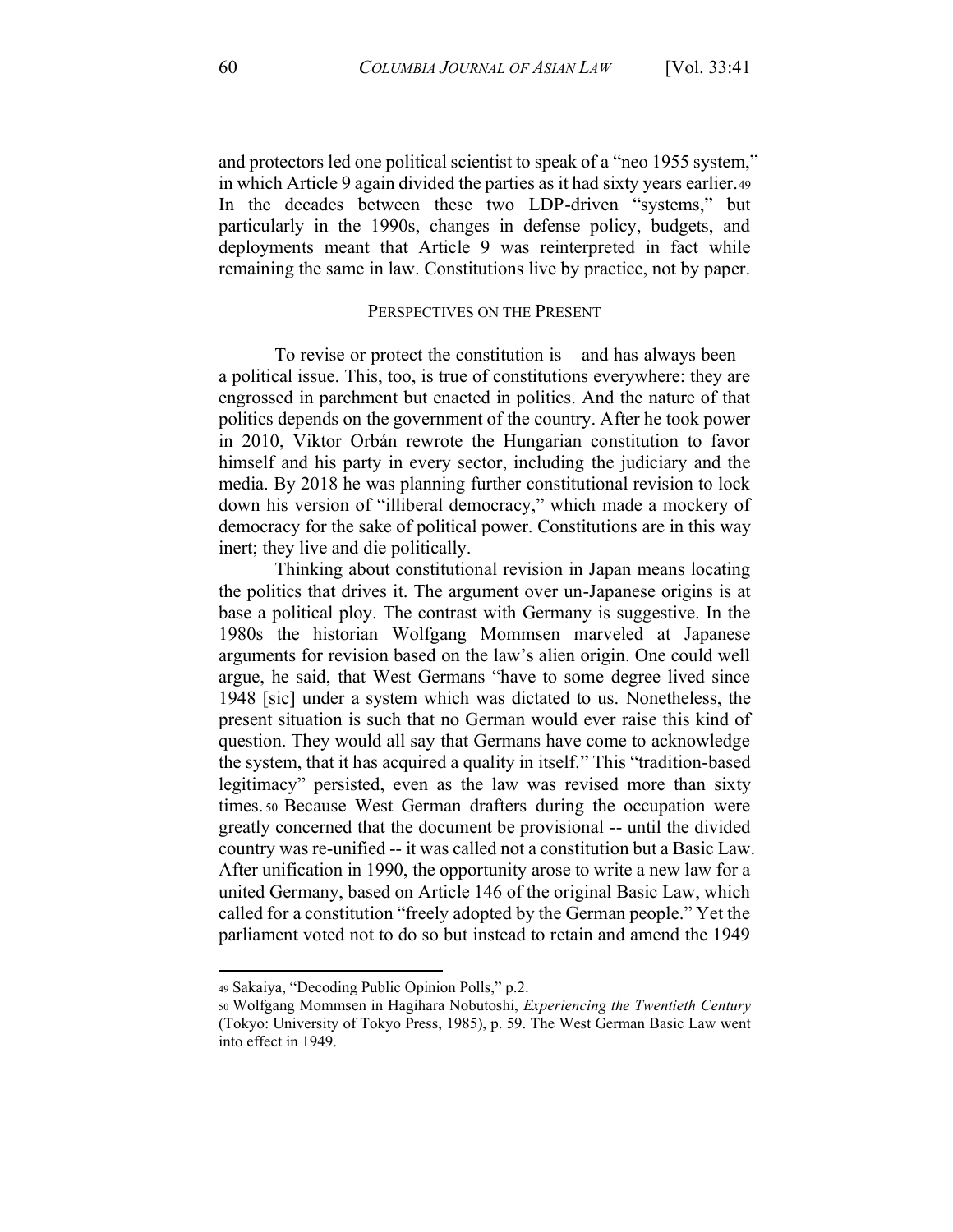Basic Law. The amended law required approval by the four Allied powers, which occupied and directly governed the country after the war. It was not therefore until the Two Plus Four Treaty of 1990 that full sovereignty was finally restored to Germany.

In contrast, Japan regained legal sovereignty when the occupation ended in 1952. Despite the US-Japan Security Treaty, US dominance in postwar Japanese foreign relations, and the belated return of Okinawa, Japan controlled its own constitutional destiny. One might argue that the "tradition-based legitimacy" accorded Germany's Basic Law came to attach to Japan's postwar constitution as well. Perhaps that is the reason why wholesale revision of the constitution did not occur: it was legitimated by more than seventy years of practice. It is this stability, or status quo, that likely accounted for the lack of powerful popular political support for constitutional change.

Meanwhile, the positions of the political parties remained divided, as evidenced in the various constitutional proposals produced since 2005, which varied in details, with the LDP advocating the most forceful changes in Article 9. In his speech on Constitution Day, May 3, 2019, Prime Minister Abe repeated his pledge to have a new constitution in effect by 2020, writing the Self-Defense Forces into Article 9 to "put an end to the debate over its constitutionality."<sup>51</sup> Abe was scarcely the first -- and likely not the last -- LDP prime minister to uphold the position held by the party since 1956. In 2017, at early 100 years of age, former prime minister Nakasone summed up a political lifetime of advocacy for constitutional revision with the same arguments and the much the same proposals for Article 9 as those espoused by Abe.52 As the evocation of a "neo 1955 system" suggests, the politics of party alignment were predictable, even if the names of the parties had changed. Clearly the recently formed Constitutional Democratic Party did not have the electoral clout to overwhelm the LDP, but it is equally clear that the politics of constitutional revision did not rest with the parties or the government alone.

The constitutional drafts and proposals produced by newspapers like the Yomiuri and business organizations like Keidanren sometimes overlapped, expanded, or contested those of the Diet commissions. Taken all together they included a broad range of provisions, ranging

<sup>51 &</sup>quot;Abe Stands By 2020 Target for Amending Japan's Constitution," Nikkei Asian Review (May 4, 2019), https://asia.nikkei.com/Politics/Abe-stands-by-2020-targetfor-amending-Japan-s-constitution.

<sup>52</sup> Yasuhiro Nakasone, "Upon the 70th Anniversary of the Constitution: Summary of Debate on the Constitution of Japan," Asia-Pacific Review 24, no. 2 (2017), pp. 1-36.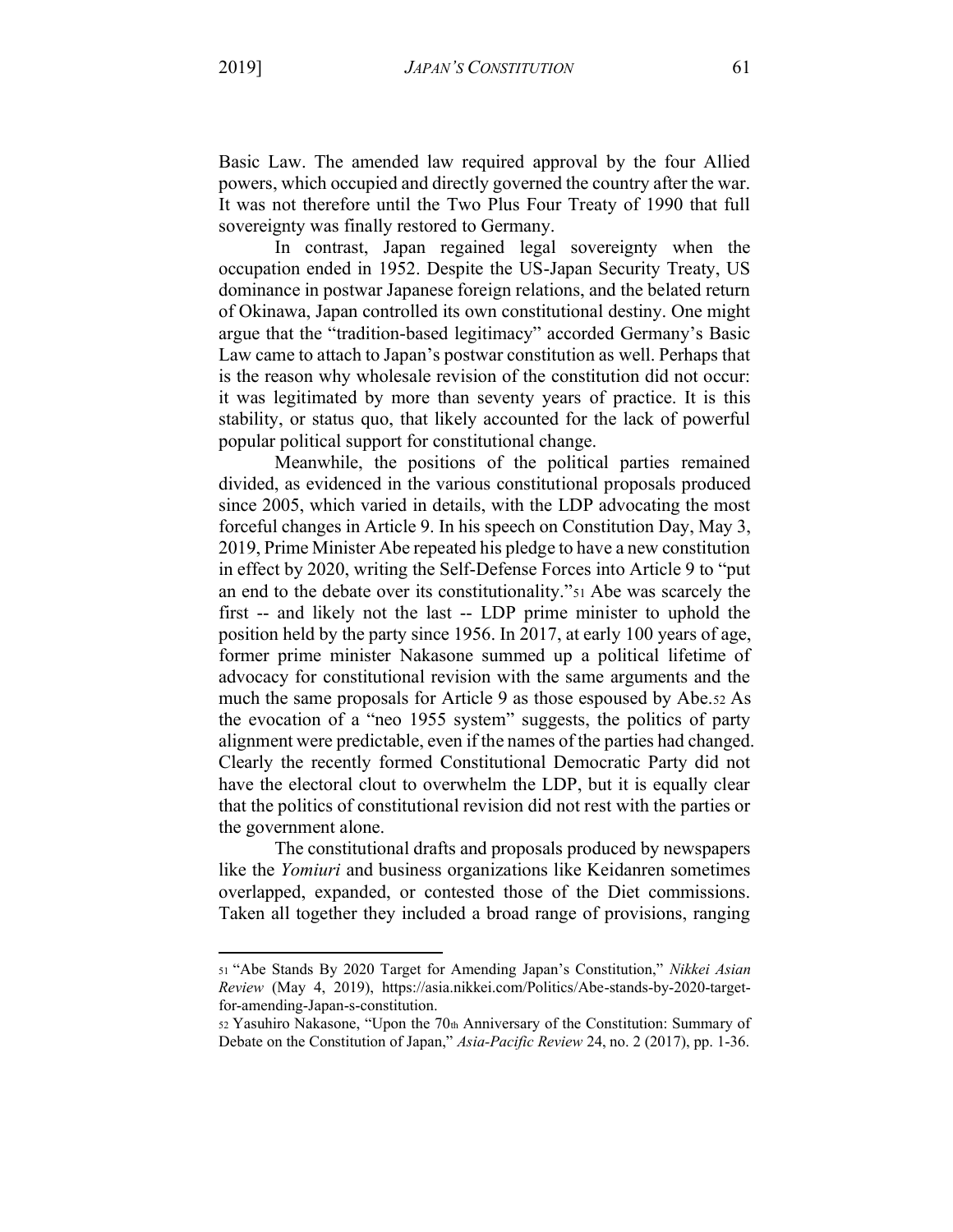from environmental and privacy rights, free public education, emergency powers, to strengthening the family and articulating the uniqueness of Japanese culture and history. As before, the span of suggested provisions reflected contemporary global practices environment, expanded human rights, and the like – and local concerns such as the emperor and Japanese cultural distinctiveness: a pick-andmix of twenty-first-century constitutional discourse.

Two aspects of the politics of popular opinion seemed potentially important in the endless constitutional debates. The first was the grass-roots interest in the question: not only the movements to preserve Article 9 but others interested in gender rights, the environment, and diverse social issues, with some ad hoc groups meeting to talk together in constitutional cafes (*kenpǀ kafue)*. <sup>53</sup> Such interest constituted no cohesive political force but it did signify a renewed awareness of constitutional issues. The second was the confusing polls conducted over decades to measure public views on revision. Inconsistent and often ambiguous questions elicited shifting responses, though without demonstrating overwhelming support one way or the other. The numbers favoring revision peaked at 42% in 2004, declining since then, with particular drops after the LDP presented new draft proposals in 2005 and 2012.54 Of the 56% who opposed revision in one July 2019 poll, some did so out of distaste for Abe, others because they equated revision with the alteration or abolition of Article 9.55 In general, popular support for the "Peace Constitution" held over the years, not yet reaching a political tipping point in favor of revision, at least of the sort proposed by the LDP.

If the politics of constitutional revision is one abiding factor, recurrent patterns of historical change are another. According to my modestly titled "Grand Unified Theory of Japanese History," a disinclination toward social disorder led to much of Japanese history occurring in long periods of incremental change. The theory can explain abrupt change, too, such as the Meiji Restoration or the postwar reforms,

<sup>53</sup> Tessa Morris-Suzuki, "The Constitution, Human Rights, and Pluralism in Japan: Alternative Visions of Constitutions Past and Future," The Asia-Pacific Journal: *Japan Focus* 16, no. 5 (March 1, 2018), https://apjjf.org/2018/5/Morris-Suzuki.html. 54 See Kenneth Mori McElwain, "What Do Japanese People Want from Their Constitution?" paper prepared for the Conference on Constitutional Reform in Japan, Columbia Law School, March 13, 2019.

<sup>55 &</sup>quot;56% Oppose Amending Constitution Under Abe Gov't: Kyodo Poll," Kyodo News (July 23, 2019). A Jiji Press poll in August showed 41% opposed, underlining the slipperiness of these polling results, https://www.nippon.com/en/news/yjj2019081600 728/41-pct-oppose-constitutional-revision-under-abe-cabinet.html.